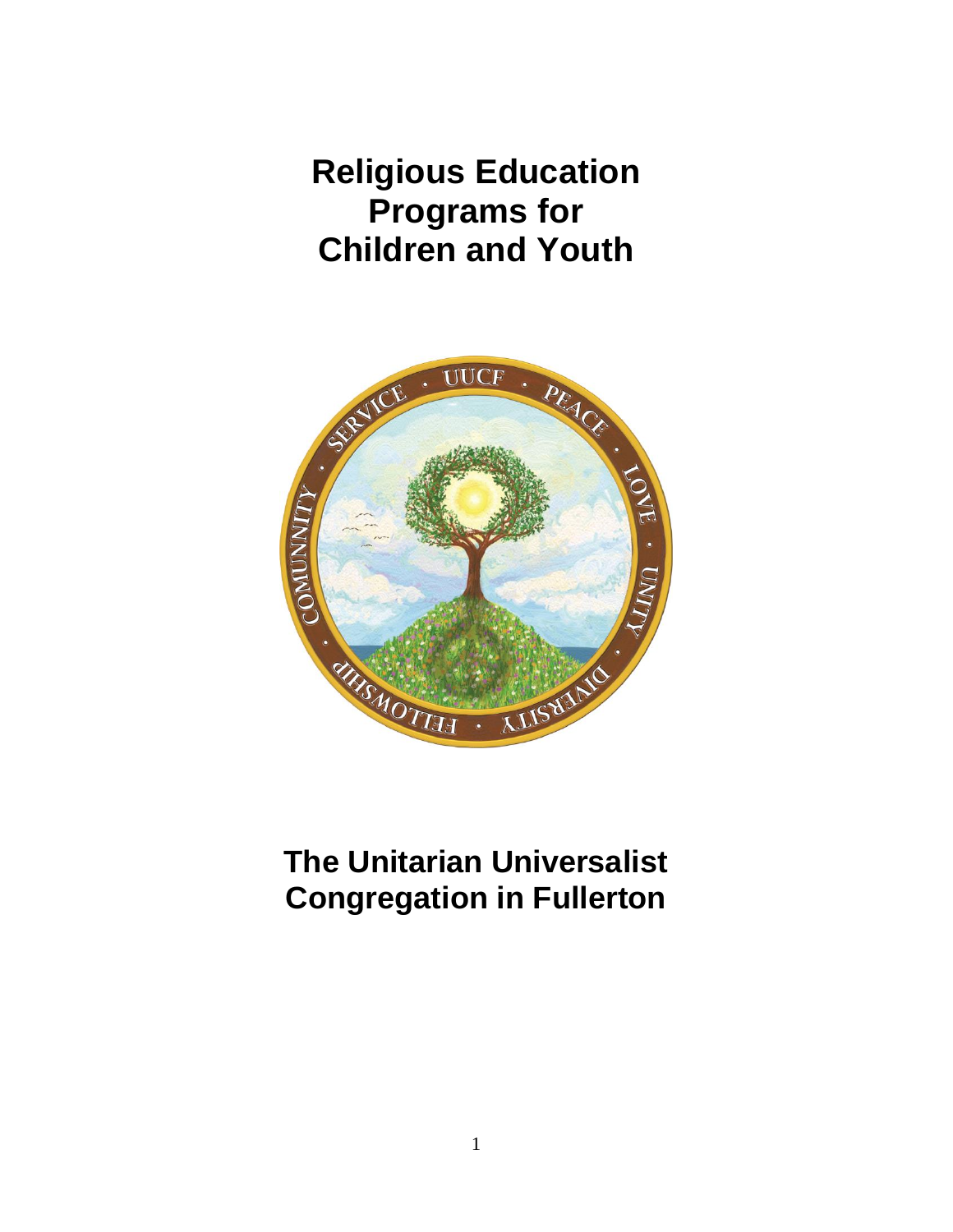# **Unitarian Universalist Congregation in Fullerton**

Meeting Place: 1600 N. Acacia Avenue Fullerton, CA 92831

Meeting Time: Sunday at 10:30 a.m.

Web Site: **[www.uufullerton.org](http://www.uufullerton.org/)**

Follow Us On:



Director of Religious Education: Rachel White 714-561-4481 **[uufullertondre@gmail.com](mailto:uufullertondre@gmail.com)**

Youth Coordinator: Naomi Blackwood 714-948-0461 **[tc.naomiblackwood@gmail.com](mailto:tc.naomiblackwood@gmail.com)**

Minister: Reverend Jason Cook 714-871-7150 **[re.jasoncook@gmail.com](mailto:sf6950@gmail.com)**

The content of this handbook was supported by the work of many colleagues, peers, and religious educators who I thank for providing their wisdom, insight, and experience. I also wish to thank my religious community for assistance with policies and comments that both greatly improved and influenced this writing.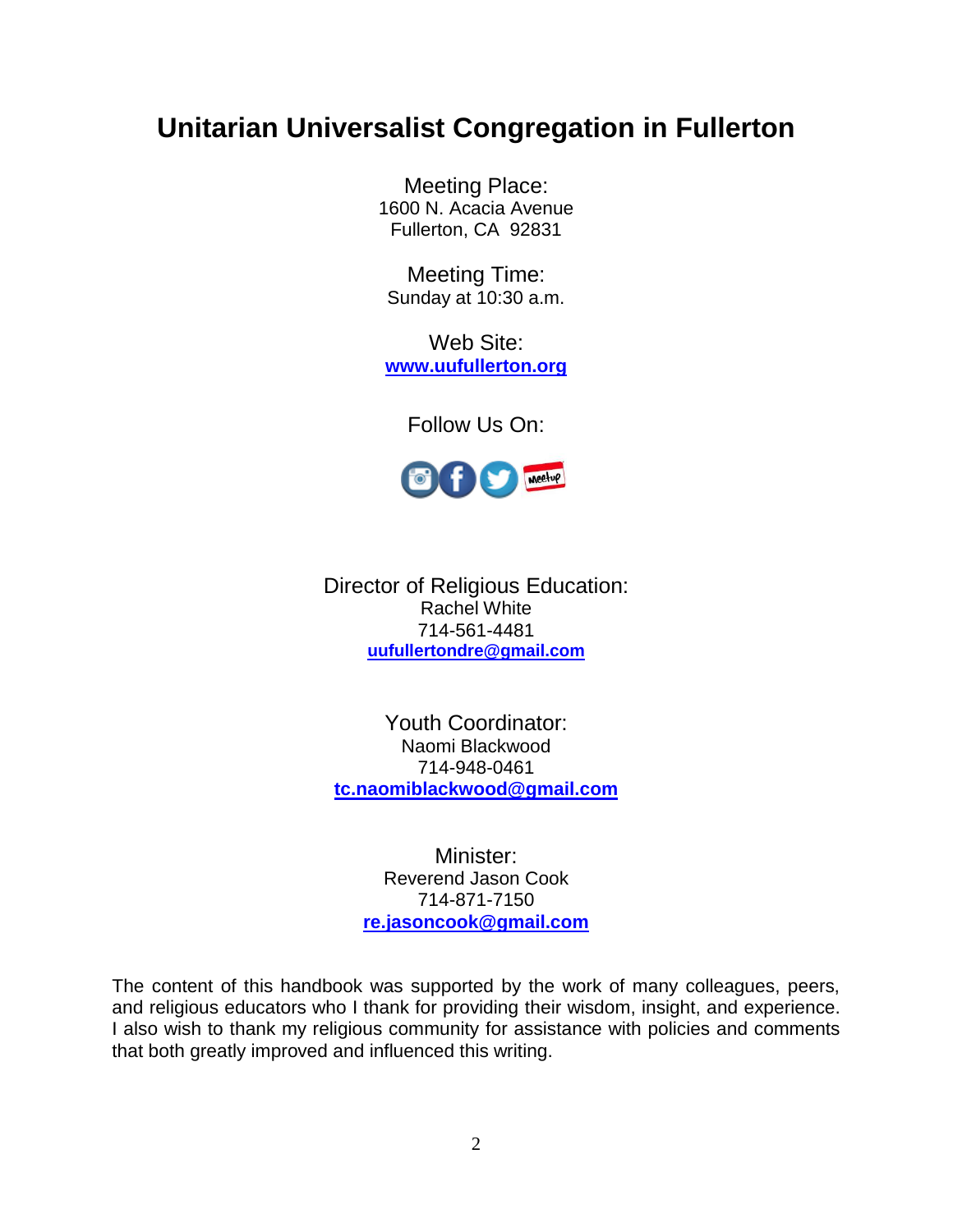# **Unitarian Universalist Association Principles The Children's Version**

**WE BELIEVE** that each and every person is important.

**WE BELIEVE** that all people should be treated fairly.

**WE BELIEVE** that our churches are places where all people are accepted and where we continue learning together.

**WE BELIEVE** that each person must be free to search for what is true and right in life.

**WE BELIEVE** that everyone should have a vote about the things that concern them.

**WE BELIEVE** in working for a peaceful, fair, and free world.

**WE BELIEVE** in caring for our planet Earth.

# **Unitarian Universalist Congregation in Fullerton Mission Statement**

We are a welcoming spiritual community of all ages, Living our principles through active service, Embracing each other and the wider world.

# **Unitarian Universalist Congregation in Fullerton Vision Statement**

We are a diverse, inclusive, welcoming congregation That supports spiritual growth and education for all. Guided by our Principles, we provide caring service to one another and the larger community, bringing purpose to our lives and meaning to our existence.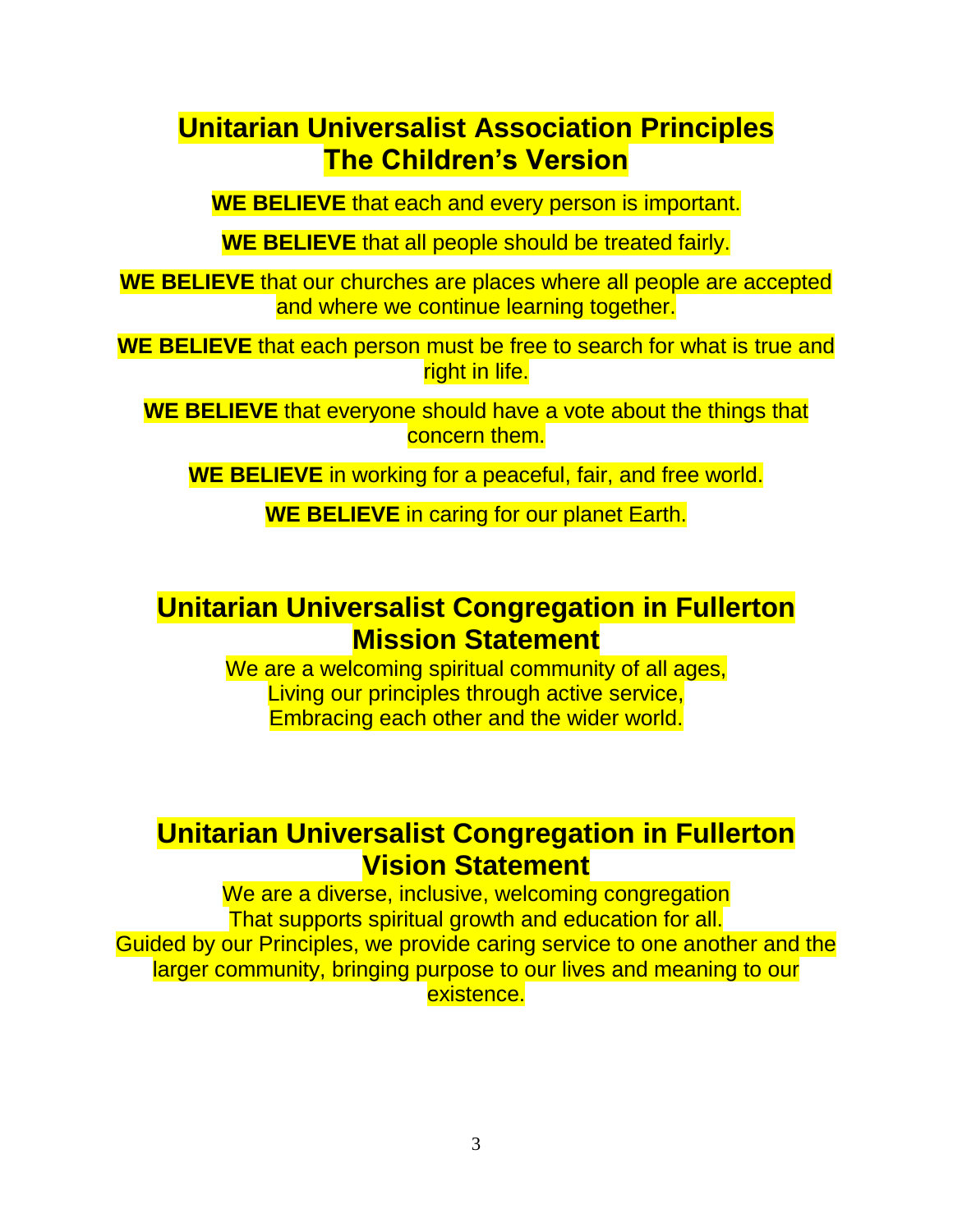# **From the Minister**

At UUCF, religious education isn't just a thing we do on Sunday mornings—it's a way of being in the world. Understanding who we are, exploring our values, wrestling with ethical dilemmas, and seeing ourselves within the context of a caring faith community builds us into better human beings. Our RE program is designed so that people of all ages have opportunities to explore truth and meeting in an often confusing world.

Every Sunday, our program begins during the service with our Time for All Ages segment where the children are called to the front of the sanctuary. As a community, we learn together during this time, after which the children and teens separate into classes for age-appropriate instruction. These classes are designed to meet a variety of learning styles, and may incorporate social justice and community service activities, conversations on ethics, world religion discussions, or creating art to share with the congregation. Each activity is designed to come back to the question of what it means to be a caring, thoughtful, accountable member of the larger community.

I am very proud of our Religious Education program which I know will continue to grow and flourish. In today's world, our children have a deep need for both rationally and spiritually oriented religious education. I invite your family to become involved in all our program has to offer.

In hope and faith,

Rev. Jason Cook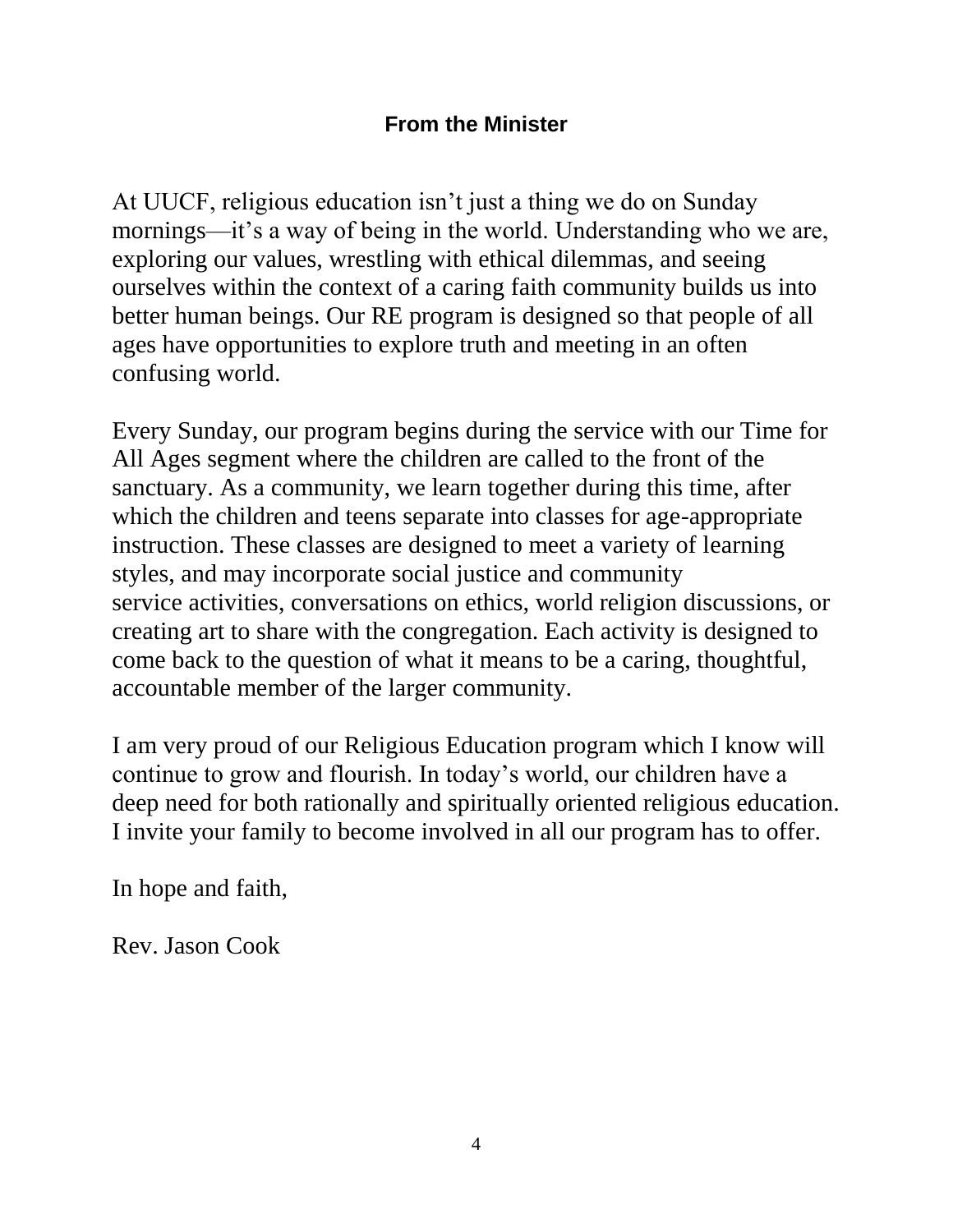## **From the Director of Religious Education**

Welcome to our religious education program for children and youth! Whatever your religious background – or even if you have never participated in a faith community before – there is room in our church for your family. For generations, Unitarian Universalism has welcomed and guided interfaith families, exiles, and seekers. We are enriched by each other's faith journeys and our liberal religious values.

Our values, best expressed in our seven Principles and Purposes, on many sources of wisdom, and our interaction with the wider community are the center of our religious education program. We create balanced youth programming through the Six Pillars, making sure they are represented throughout your work over the year. Revised over the years, the Six Pillars as described by the Web of Youth Ministry [\(www.uua.org/youth\)](http://www.uua.org/youth) are:

- 1. **Building Community:** The social aspect of the religious education program, community building offers time to bond, share values, establish trust, generate intimacy and practice acceptance. It is the time we spend getting to know one another.
- 2. **Social Action:** One of the ways we, as Unitarian Universalists, express our faith in the world. This can take many forms, including service projects, witness events, education, and community organizing.
- 3. **Worship:** Worship may take place as part of youth group gatherings, as nontraditional "circle worship," or with youth involvement in weekly Sunday services.
- 4. **Learning:** Curricula, discussions and skill-sharing sessions are great opportunities for learning. Learning also happens during many youth group events, whether they are social action, leadership, worship and even social aatherings.
- 5. **Leadership:** Making space for youth leadership gives youth the opportunity to learn to work together, facilitate, foster cooperation, and collaborate with others.
- 6. **Congregational Involvement:** Congregational involvements means having the opportunity to share one's gifts with the congregation connect across generations and participate in the life of the congregation.

The search for truth and meaning is a lifelong endeavor and begins when the child is very young. Families come to Unitarian Universalism after thoughtful search for spiritual practices and find a belief system that matches their life experiences. It is my pleasure to have the opportunity to work with this congregation, and especially our children, as we provide them the freedom to discover and express their uniqueness.

Rachel White, Director of Religious Education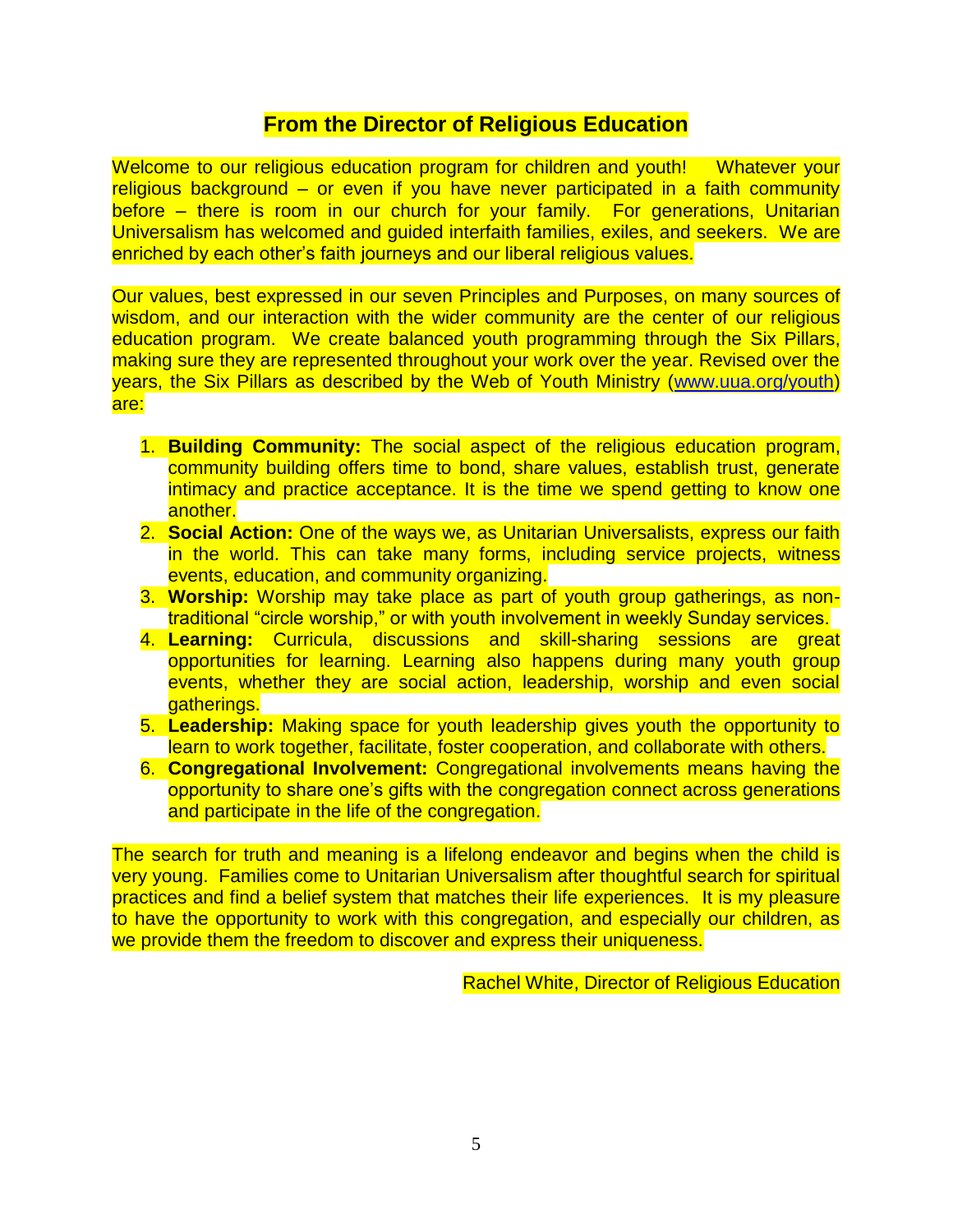## **Program Basics**

#### **Overview**

The Unitarian Congregation of Fullerton (UUCF) provides a religious home and learning environment for the children and youth of our church community. We offer a friendly, accepting, and stimulating environment for children and youth to experience spiritual and social enrichment. As a church community, we commit ourselves to:

- Provide children and youth with a sense of belonging to a caring community where they feel safe and secure.
- Help children and youth value themselves and others, to accept responsibility for their lives, and to return to the community the same love and support they receive from it.
- Offer an opportunity to explore one's own spirituality while learning to respect the diversity of religious expression.
- Recognize and cherish the interdependency of life all around us.

UUCF's religious education is a cooperative, volunteer-led program. The Religious Education Committee (REC), working in conjunction with the Director of Religious Education (DRE), and other religious education staff plans and implements programming for Sunday mornings, after hours activities, and other special events. Loving and caring teachers in the program are part of a teaching team. They provide quidance and understanding to ethical and moral issues while offering children a foundation of safety and trust.

Creating the best possible religious learning environment for our children requires involvement from both parents and the religious education volunteer teachers. You can help by bringing your child to church regularly, talking with the teachers and R.E. staff, learning about the curricula, participating in church activities, and sharing with your child your own interests and life experiences with religion.

#### **Unitarian Universalist Principles as a Covenant**

 $\sim$  Adapted from the Unity Temple Unitarian Universalist Congregation [\(www.unitytemple.org\)](http://www.unitytemple.org/)

When we come to the Unitarian Universalist Congregation in Fullerton (UUCF), we make promises to each other, spoken and unspoken. These promises are sometimes called a "covenant." A covenant describes how we will treat each other and create a fun, safe, and sacred space for all. Our Covenant and Rules are based on our Unitarian Universalist principles. These are intended to help us as parents and as a religious education community teach our children how to be respectful, responsible, and caring persons. We shall do this by modeling the behavior we expect to see in our children and by making clear our expectations and the consequences for not meeting them.

#### **Unitarian Universalist Principles for all of us:**

#### **Principle 1: We believe that each and every person is important.**

- We respect all people through our words and actions.
- We give others a chance to share, be heard, and to be included.
- We affirm and promote the inherent worth and dignity of every person.

#### **Principle 2: We believe that all people should be treated fairly.**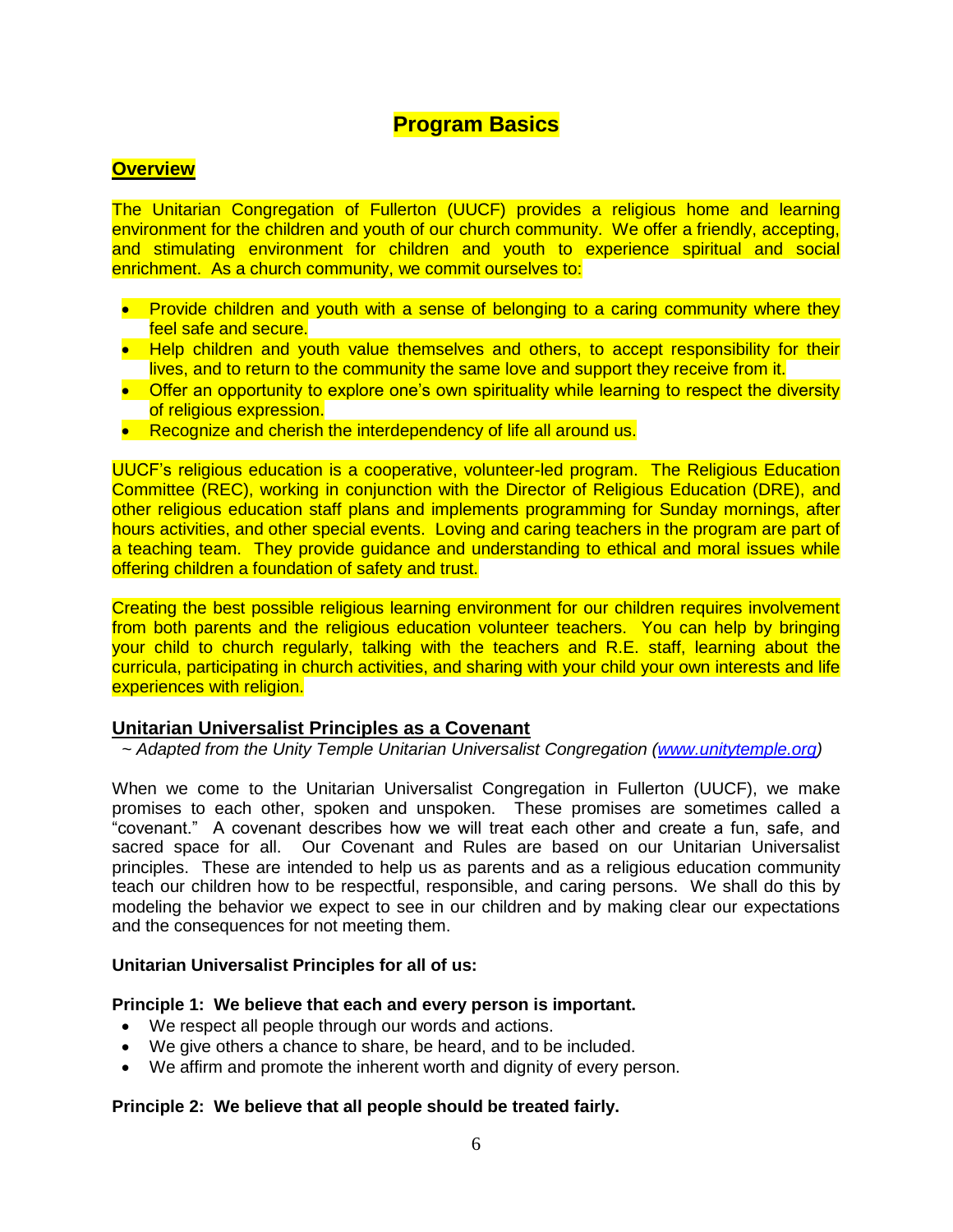- We welcome everyone at church and treat people fairly and with kindness, no matter what his or her age, sex, race, family, abilities or differences.
- We affirm and promote justice, equity, and compassion in human relations.

#### **Principle 3: We believe that our church is a place where all people are accepted and where we continue learning together.**

- We learn together by listening to our teachers and one another, by participating in group activities to the best of our abilities, and by helping someone who is new or struggling.
- We affirm and promote the acceptance of one another and encouragement to spiritual growth in our congregations.

### **Principle 4: We believe that each person must be free to search for what is right and true in life.**

- We encourage each person's search for what is right and true in life.
- We respect the ideas, thoughts, and feelings of others without judgment, criticism, or laughter.
- We affirm and promote a free and a responsible search for truth and meaning.

#### **Principle 5: We believe that everyone should have a vote about things that concern them.**

- We listen to our inner voice and to the hopes and concerns of others.
- We ask for suggestions and advice, and work together to make church a safe and special place.
- We affirm and promote the right of conscience and the use of the democratic process within our congregation and in society at large.

## **Principle 6: We believe in working for a peaceful, fair, and free world.**

- We work together to make the church and world a better place for all.
- We settle our disagreements in honest, caring, and peaceful ways.
- We affirm and promote the goal of world community with peace, liberty, and justice for all.

## **Principle 7: We believe in caring for our planet Earth.**

- We care for the Earth, its creatures, and our surroundings.
- We affirm, promote, and respect the interdependent web of all existence of which we are a part.

## **Congregation Rules for Children and Youth**

*Adopted July 2010 Revised September 2017*

In order to keep the Congregation a fun, safe, and sacred space for all people of all ages, the following rules are to be followed. These rules are drawn from the Unitarian Universalist principles in our Children's and Youth's Covenant.

In this congregation we **DO**:

- Listen, speak, and act with respect.
- Treat everyone fairly by including people, taking turns, and cooperating.
- Share what I'm thinking or feeing.
- Challenge myself to do my best.
- Apologize when I fail to treat others the way I would like to be treated.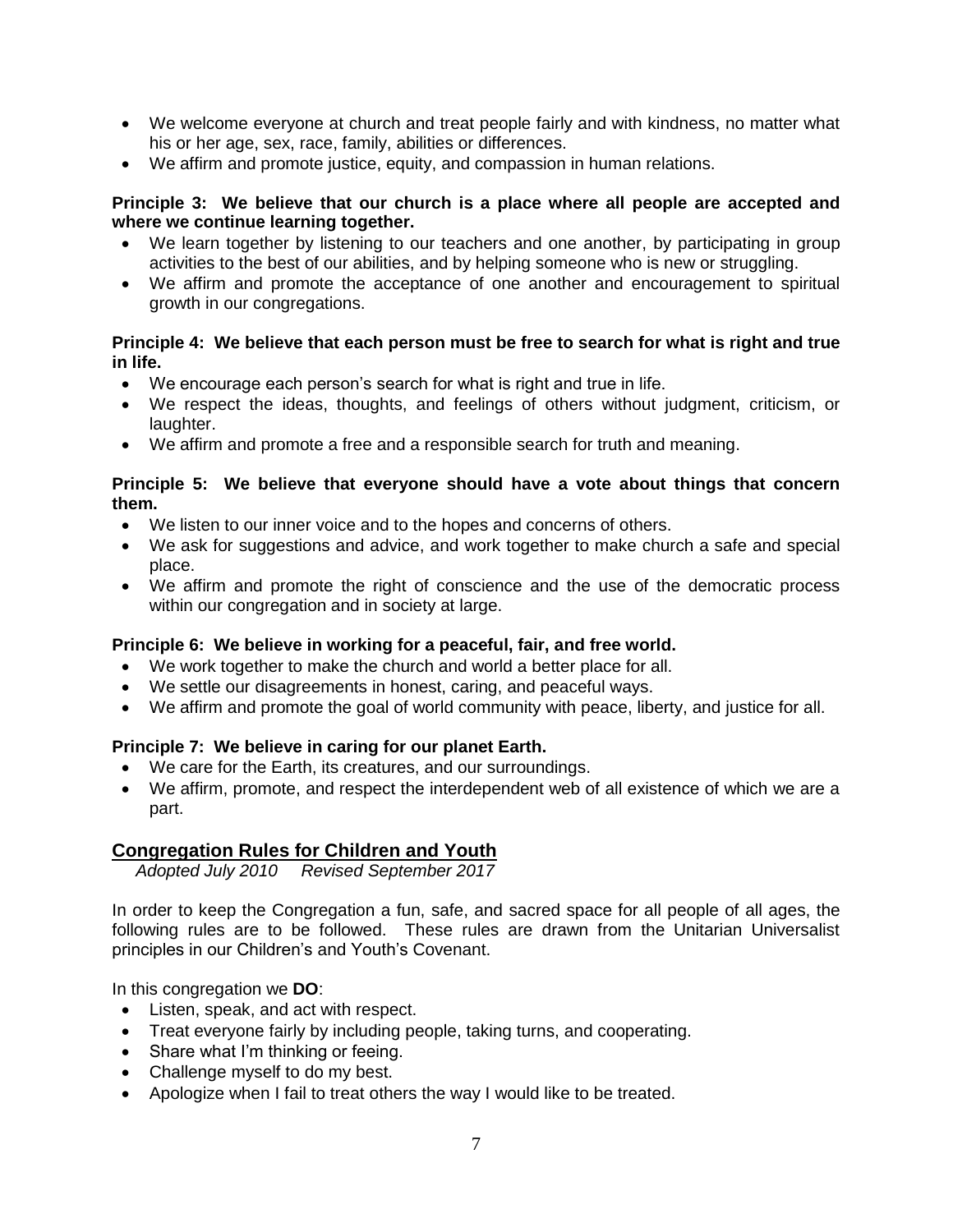- Sit still and not distract others.
- Participate and cooperate in group activities even when I may not like the activity.
- Allow others to be themselves and explore and do meaningful things without judging or making fun.
- Run, skip, and jump outside.
- Share toys, play equipment, and snacks.
- Take time-outs or talk with someone when angry.
- Clean up messes, don't waste food or supplies, and recycle whatever I can.
- Help make church a fun, safe, and sacred place for everyone.
- Honor the BIG Four:
	- No illegal drugs.
	- No alcohol.
	- No sexual behavior.
	- No violence.

In this congregation we do **NOT**:

- Leave the classroom or playground without permission.
- Take things that belong to others or to our congregation.
- Damage property, grounds, or things belonging to others.
- Disrupt our group by being noisy or uncooperative.
- Yell or use disrespectful language.
- Hit, kick, shove, or punch one another.
- Throw sand or other objects that can do harm.
- Threaten others with words or actions.
- Stand or jump on furniture, roofs, walls, or fences.
- Play in violent ways or bring guns, knives, or weapons of any kind.
- Use tobacco, alcohol or illegal drugs.
- **Engage in sexual behavior.**

In addition, the following rules for high school youth are intended to promote safety and fairness for all persons while at church or at a church-sponsored event.

- 1. The **BIG** Four: No illegal drugs. No alcohol. No sexual behavior. No violence.
- 2. Youth will participate in planned activities as a group rather than individuals.
- 3. Youth will behave with respect, concern, goodwill, and consideration towards one another.
- 4. Youth will respect the adult advisors, sponsors, and chaperones and will obey directions and guidance provided by them.
- 5. Youth will recognize the responsibility to leave our church and other facilities in the same condition we find them.
- 6. Youth will use good judgment with respect to safety and use of facilities.

## **Health, Safety, and Parent Accountability**

The health and safety of children is one of our most important concerns at the Unitarian Universalist Congregation in Fullerton. Creating the best possible religious learning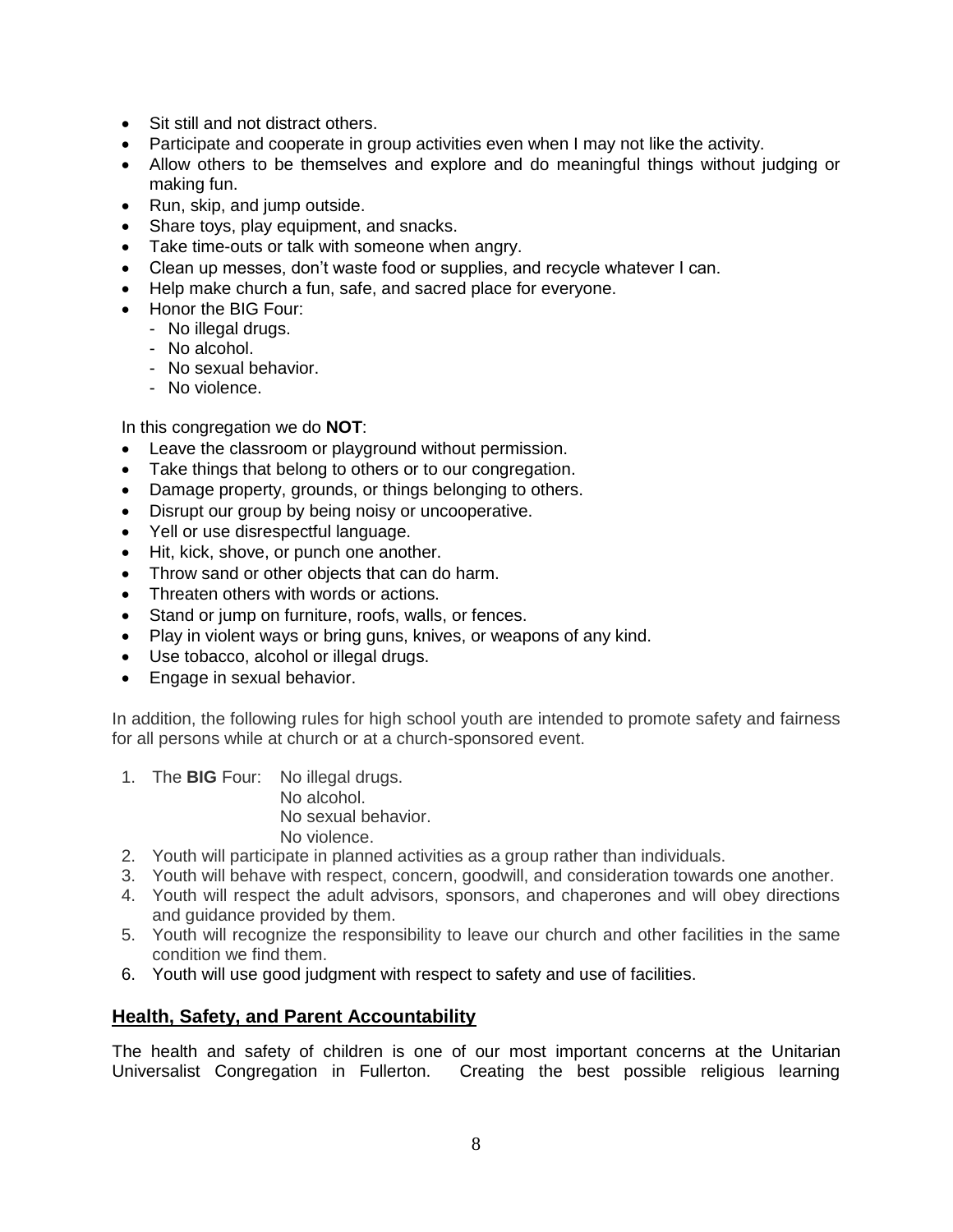environment for our children requires involvement from both parents and the religious education volunteers. For this reason, parents are to abide to the following:

- 1. Register your child. A Registration Packet must be completed and signed (or updated) by the parent/guardian each year. It is the parent/guardian's responsibility to keep all pertinent information current. Children must officially be registered after three visits.
- 2. Class assignments are made at the beginning of each school year or upon registration. If a parent feels that their child should be moved to a different class, this must be done in consultation with the Director of Religious Education. Class placement generally remains the same for the duration of the congregation's school year and no child should be moved to a class different than the one assigned without consultation.
- 3. Children are never allowed to remain on temple/congregation property and grounds unsupervised by a parent/guardian or Religious Education (RE) staff. Children are not permitted in classrooms before the start of the religious education program (when children are invited to go to their RE classes) or after checkout time at 12:15 p.m.
- 4. If a family chooses to remain at church and visit, they can do so in the social hall or on the patio. All religious education areas are off limits during non-program hours. Continued lack of parental supervision may result in the child and/or parents being suspended from the program and/or congregation.
- 5. A parent/guardian must remain on the grounds of the congregation at all times while the child is at church. This includes religious education program hours. If after reasonable efforts and the parents/guardians cannot be found, it may be necessary to contact emergency authorities for assistance.
- 6. All infants and toddlers must be checked in/out by a parent/guardian between 10:15 am and 12:15 pm. Children and youth must attend the beginning of the sanctuary service from about 10:30 a.m. to 10:45 am or be accompanied by their parent/guardian.
- 7. A parent/guardian must pick up elementary age children by 12:15 p.m., unless prior arrangement is made with the Director of Religious Education/designee. Those enrolled in  $6<sup>th</sup> - 12<sup>th</sup>$  grades will be released on their own volition to the social hall between 11:45 a.m. and 12:15 p.m.
- 8. Children are asked to leave personal belongings (toys, games, personal listening devices, cell phones purses, etc.) at home or with their parent/guardian during the RE program.
- 9. Our program can only function with the generous volunteer help of all our families. Parents are expected to volunteer in the Religious Education program at least four times during the year.

## **Disruptive Behavior Policy**

Our Religious Education program welcomes all who wish to participate. Each Sunday morning, we hope children will make friendships, have fun, learn from each another, and respect one another. The UUCF has a responsibility to hold children and youth responsible for their conduct at church. Parents will be held responsible for difficulties that the UUCF RE may have with their children and have the responsibility for communicating to their children the consequences of their conduct.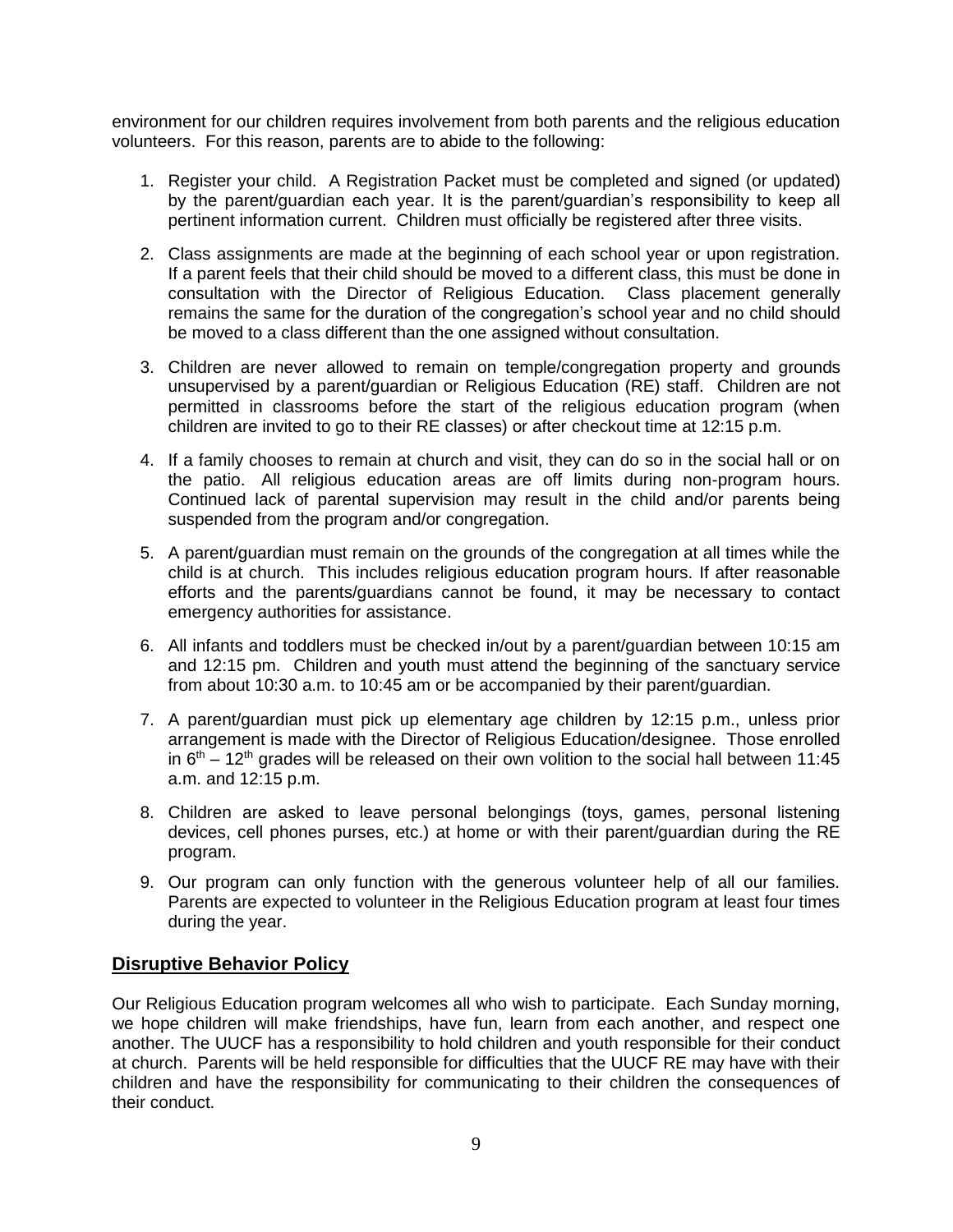If our Unitarian Universalist Principles are not being followed in our church, we have a responsibility to respond. Depending upon the situation, actions may be taken to ensure a fun, safe, and sacred space for all. Such actions may include: naming the behavior and asking that it be stopped, having a child sit quietly for several minutes in a specified place, talking with the child about what happened, offering an alternative activity, speaking with a child's parent/guardian about the troubling behavior, asking the parent to attend the child's group, retrieving the parent from the sanctuary, or returning the child to the parent.

If a child is chronically disruptive or unable to participate with the group in a positive manner, the child's parent/guardian will be contacted by the Director of Religious Education to discuss the problem, explore alternatives, and agree upon a plan that meets the needs of the child, his/her peers, and the church. The Covenant and Rules report will be used as a tool to help keep parent/guardian informed of any difficulties or problems a child may be experiencing at church.

The following incremental measures will be taken to identify and resolve disruptive behavior:

- 1. **Verbal Communication:** Inappropriate or disruptive behavior will be discussed with the child, parent/guardian, teacher, and/or Director of Religious Education.
- 2. **Written Communication:** The Covenant and Rules Report will be used to keep the parent/guardian informed about the difficulties a child may be experiencing at church. A child who is issued three reports within one year may be suspended from the next Sunday school class. A written notice will be provided to the parent/guardian indicating the reason for suspension. The Minister and the Board President will be notified when such action has been taken.
- 3. **Meeting/Action Plan:** If there continues to be inappropriate or irresponsible behavior and the above disciplinary actions have proven ineffective, the parent/guardian will be asked to meet with the Director of Religious Education, the Minister, and/or the Board President to discuss an action plan as appropriate. A parent/guardian may request a meeting with the Director of Religious Education to discuss concerns, behavior management strategies, or review status. For example, the Director of Religious Education may require the parent/guardian of a child to attend religious education in the child's classroom.
- 4. **Suspension:** A child may be suspended from the Religious Education program if the Director of Religious Education, the Minister, and/or the Board President determines that the child has:
	- a. Caused, attempted to cause, or threatened to cause physical injury to another person or willfully used force or violence upon another person, except in selfdefense.
	- b. Possessed, sold, used, or otherwise furnished any firearm (or imitation firearm), knife, explosive, or weapons of any kind.
	- c. Possessed, used, sold, otherwise furnished, or been under the influence of any controlled substance, alcoholic beverage, or intoxicant of any kind.
	- d. Stole, attempted to steal, or knowingly received stolen church property.
	- e. Caused or attempted to cause damage to church property.
	- f. Possessed or used tobacco, or any products containing tobacco or nicotine.
	- g. Possessed, offered, arranged, or negotiated to sell any drug paraphernalia.
	- h. Committed an obscene act or engaged in habitual profanity or vulgarity.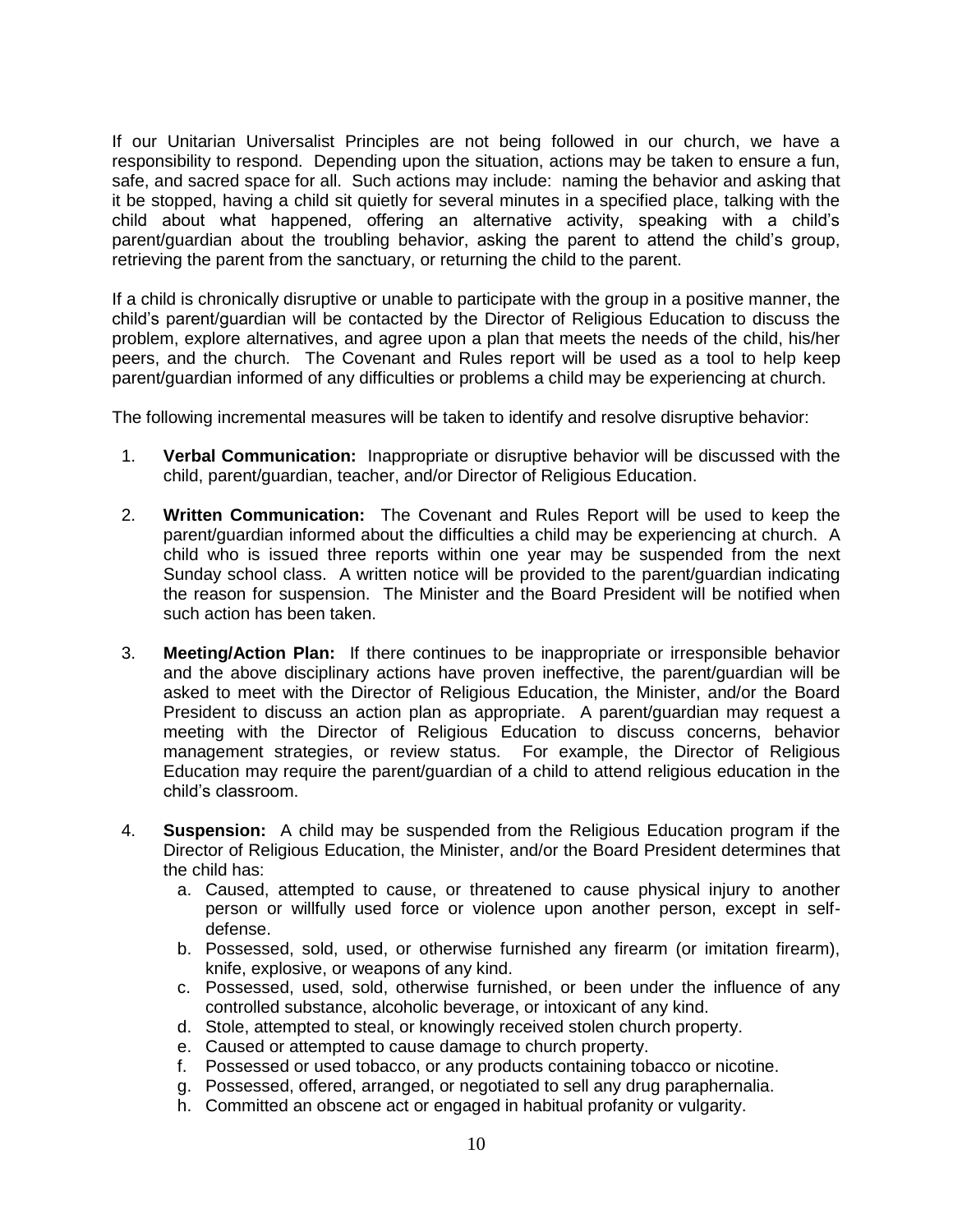- i. Disrupted classroom activities or otherwise willfully defied the valid authority of teachers and others in authority.
- j. Harassed, threatened, or intimidated another child or authority figure, or created an intimidating or hostile classroom environment.
- 5. **Parental Cooperation:** We expect full cooperation from every parent/guardian. Failure by parents/guardians to communicate expectations to children and for parents to follow these rules may result in parents and children being suspended from the program and/or congregation.

Some egregious infractions may require the Director of Religious Education, Minister, and/or Board President to report to directly to law enforcement. These include assaults with a deadly weapon, possession of a firearm, unlawful use, sale, or possession of drugs, or the offer/sale of any substance represented as drugs. Parents will be notified immediately thereafter.

An appeal to the suspension may be filed with the UUCF Board President. The Board President shall forward this appeal to the UUCF Board of Directors. The Board President shall make all reasonable efforts to investigate any appeal. The UUCF Board of Directors shall vote on a remedy to an appeal within a reasonable period of time such as 60 days from the date that the appeal was received.

## **Sick Child Policy**

Please use your best judgment in determining whether your child is well enough to attend RE classes. If you are unsure whether your child's symptoms are contagious, please err on the side of caution and keep your child at home. While we sympathize with the needs of each parent and their child, we must provide a healthy environment for the other children in the classrooms.

If your child presents any of the following symptoms or has had them within the past 24 hours, please keep him or her at home:

- Abdominal pain, diarrhea or vomiting
- Fever
- Severe sore throat
- Excessive runny nose, coughing or other respiratory symptoms
- Eye drainage
- Head lice
- Mouth sores
- Rash
- Unexplained irritability, lethargy or crying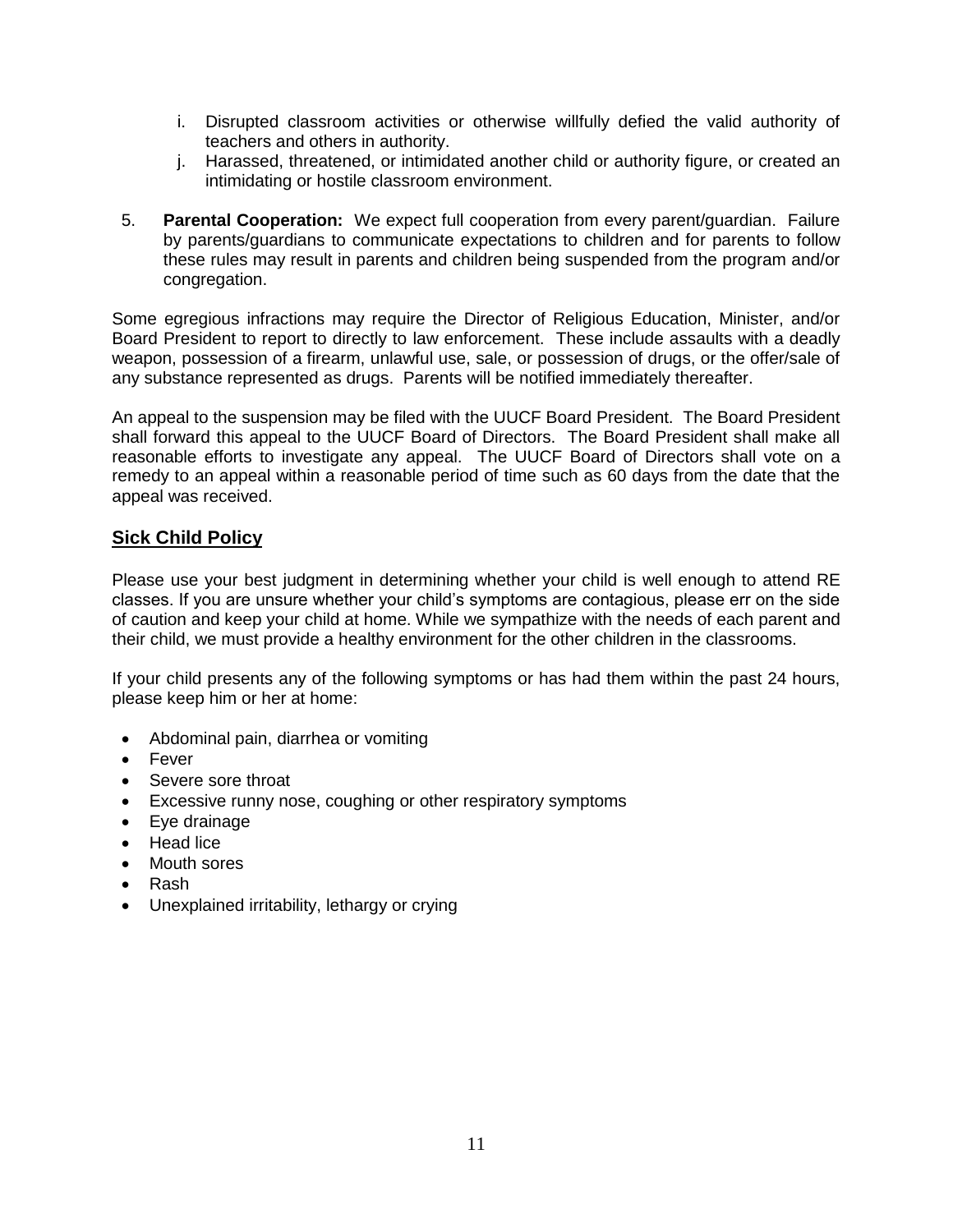## **Parents are Important**

At UUCF our staff and volunteers work hard to create an environment that is safe, educational and nurturing for our children – but that's only the groundwork. We believe in empowering families in the work of religious education, secure in the knowledge that ultimately, a child's spiritual development is firmly in the hands of you, the parent. Our goal is to involve you actively in the timeless work of building a theology that is meaningful to you and your family. Below are ways you can contribute to your child's religious education.

- **Come to church together.** Parents who wish to foster a trusting and close community and demonstrate the value of religion in your family attend church regularly and together as a family. Make a special effort to be with your children at family activities and intergenerational social events of the congregation.
- **Attend church regularly.** Children develop a sense of belonging by attending regularly. A child who attends regularly not only gets more out of the curriculum, but also feels more connected with classmates and the church. Parents who possess an attitude of cheerful expectancy about weekly church attendance will have fewer difficulties with their children's involvement each Sunday. We hope that your family will make church a priority in your lives.
- **Volunteer.** Lifelong learning, especially where our children and youth are concerned is a cooperative venture. We of course love and rely on our teachers, but they aren't the only volunteers we need in our program! We need the help of ALL parents and non-parents to make our program a success. In order to ensure our programs success, the expectation is if you have a child or youth in the program, you will volunteer some of your time. There are a variety of ways you can help. Find one that fits your abilities and interests, and get involved in building our community!
- **Get to know your child's teacher, classroom, and curriculum.** The more you know about the people, materials and spaces involved in your children's experience, the more comfortable both of you will be in our program.
- **Keep informed.** Look over the available literature and follow the activities of your child's class. You can also keep informed by reading the weekly Facebook posts and the Religious Education News in our church's monthly newsletter, The Communicator.
- **Communicate.** The Director of Religious Education, RE Assistants, Youth Coordinator, and teachers happy to hear from you. Share with our DRE and teachers any information about your children that may affect his or her participation in our classrooms. This can include allergies, learning disabilities, phobias and fears; special interests…anything you believe may positively or negatively influence your children's experience.
- **Provide feedback.** Please share your thoughtful input, as well as, the joys or concerns you have about what occurs in our program. We strive to create an environment that is physically, emotionally and spiritually healthy for our children. We rely on your feedback to make sure we are doing our best. Our staff will treat any information you give us compassionately, confidentially and in a professional manner. Together we can build a strong program.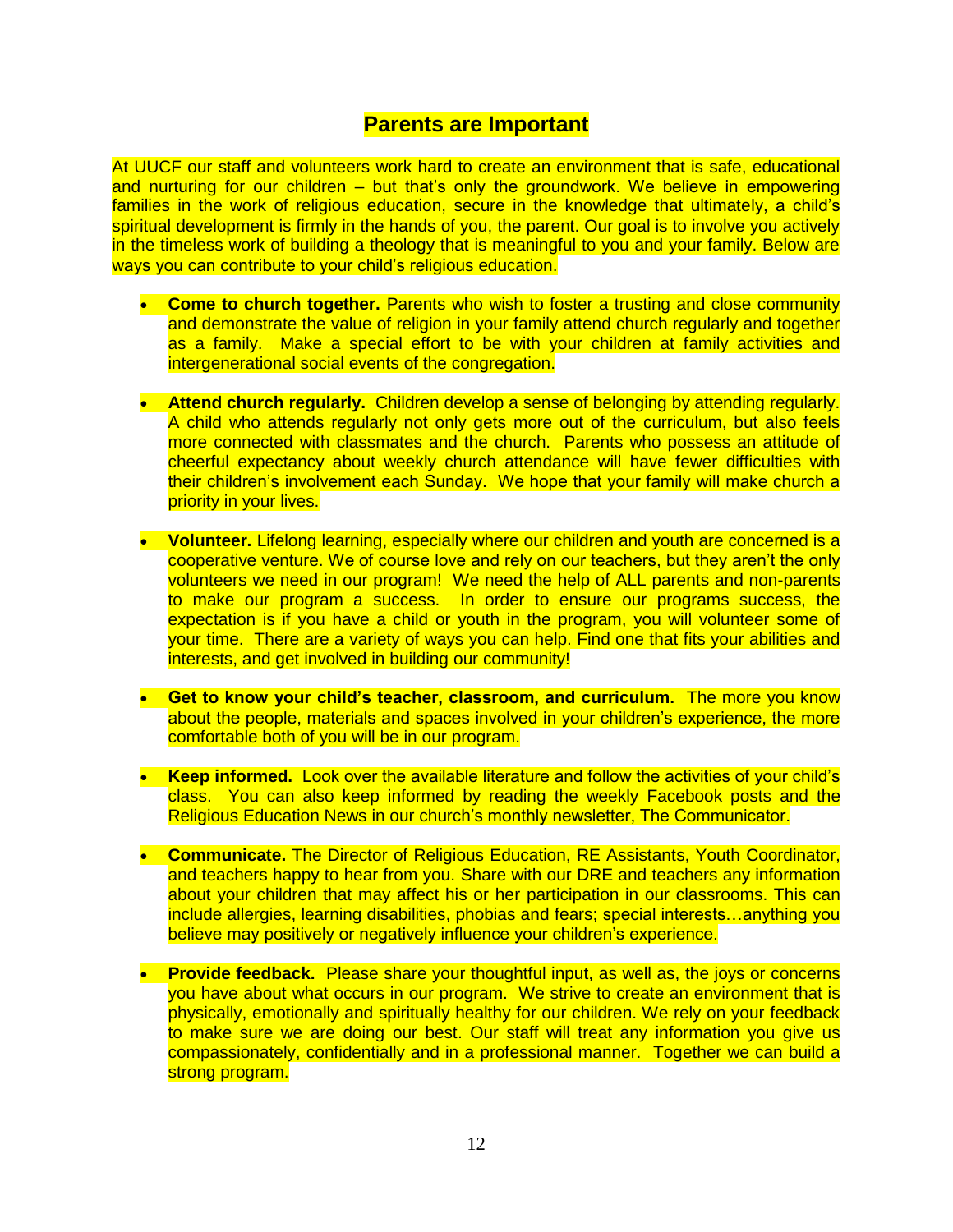- **Stay active.** Attend parent and adult religious education classes. Show interest in your child's program and accomplishments by attending parent meetings and the annual R.E. Open House.
- **Be responsible for your children's whereabouts.** Parents must supervise their children while at church. Inform teachers directly when picking your children up. This allows us to keep an accurate headcount, be aware of which children are still in our care and maintain proper adult-to-child ratios. Please pick up your child by 12:15.
- **Ask your children about what they experience in class.** Spend some time each week discussing what was learned and experienced that Sunday. Follow up with discussion questions at home about the themes your children are exploring in religious education. Let your children know your thoughts, opinions, and values. Allow your young person the time and space to develop their own spirituality.
- **Model Unitarian Universalist principles for your children.** We are all on a journey. Share with your child, in terms they can understand, your own triumphs and struggles to develop your personal theology, embody your values and make a positive difference in the world.
- **Share your own spiritual beliefs.** Tell them why you have chosen UUCF as your family's spiritual home, and Unitarian Universalism as your religion. Share what our church and religion mean to you.
- **Support our church.** Make a pledge of financial support to the Unitarian Universalist Congregation in Fullerton appropriate to your family's situation. Consider becoming a member.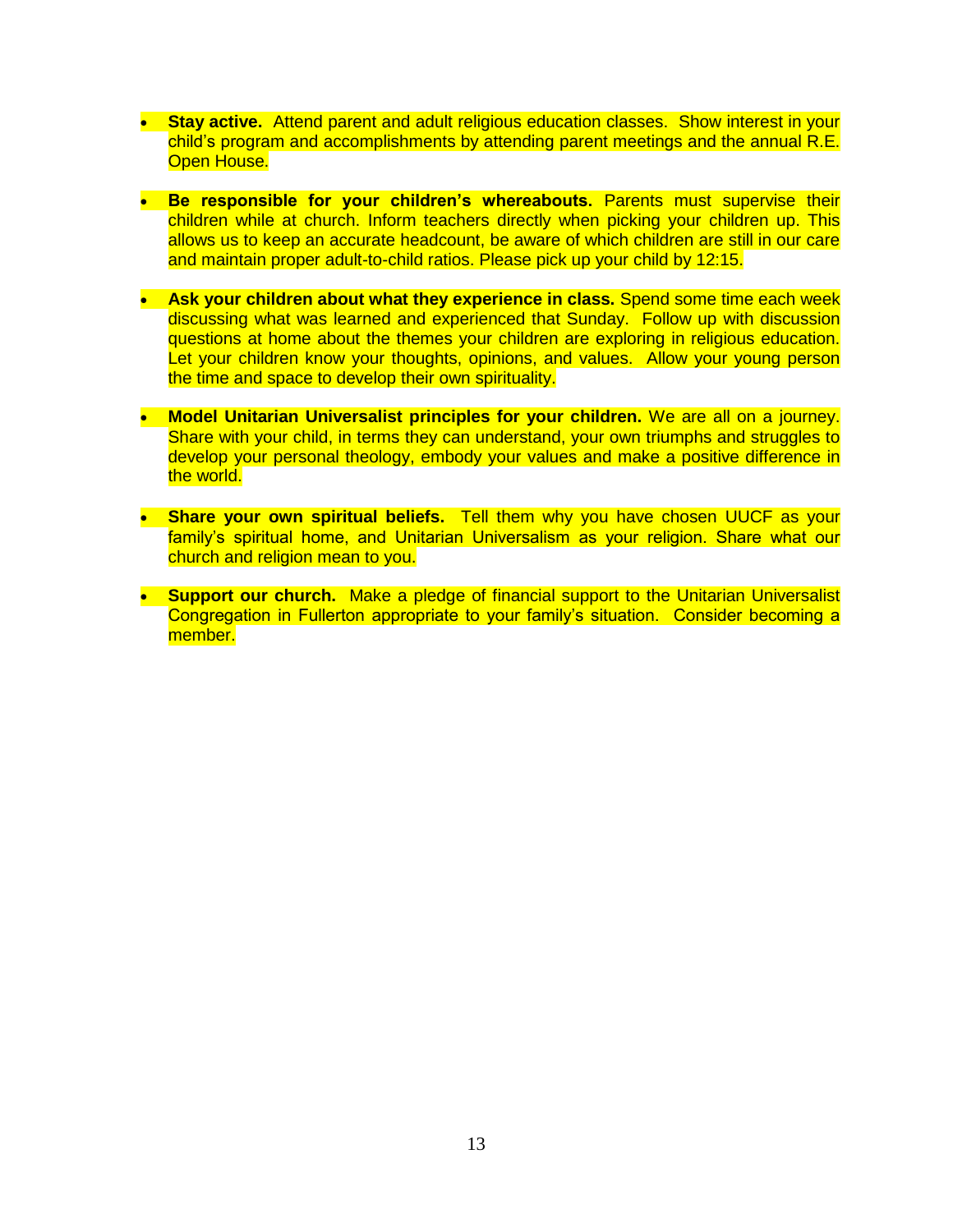# **Religious Education Teachers, Staff, and Volunteers**

#### **Screening and Selection of Workers with Children and Youth**

- 1. All paid and volunteer workers providing direct care or supervision of children or youth will meet the following criteria:
	- o Teachers or youth advisors must be a member in good standing of UUCF or another UU congregation for a minimum of 6 months, or be a professional employee of the church.
	- o Advisors for high-school youth must be at least 25 years old, advisors for middleschool youth must be at least 21 years old, and all other teachers must be at least 18 years old.
	- $\circ$  Workers in the nursery (with infants 1-5 years) must be at least 14 years old.
	- o Caregivers supervising children at UUCF events must be least 14 years old.
- 2. All paid workers in the RE program over the age of 18 and all volunteer staff providing direct care or supervision of children or youth must consent to a background check and such a check must be performed.
	- o The congregation Administrator will be responsible for the coordination with the screening vendor and for the security of the screening materials.
	- $\circ$  Only the congregation Administrator will have access to information relating to criminal background checks on other staff or volunteers of UUCF. Information will be shared with the Board of Trustees, Minister, and/or DRE as appropriate.
	- o The DRE will be responsible for the distribution, completion, and collection of volunteer screening materials.
- 3. All paid and volunteer workers in the RE program must abide by and sign a Code of Conduct.
- 4. Applicants for compensated positions over the age of 16 in the RE program or childcare must complete an application form and supply two references. These references should be people who have known the applicant for at least three years, preferably in relation to previous work with children or youth.
- 5. All compensated employees must provide a social security number at time of employment.
- 6. All compensated employees over the age of 18 must provide government-issued photo identification, such as a driver's license, at time of employment.
- 7. Any church worker with children or youth who disagrees with any provisions is free to discuss their opinions with the leadership of the church. However, until such a time as the church chooses to alter any portion of its provisions, the worker must abide by the code.
- 8. Any paid or volunteer worker who refuses to abide by any of the above provisions will not be permitted to participate in any UUCF programs on or off premise that involve working with children or youth.
- 9. The Board of Trustees will determine if past criminal record(s) impede an individual to participate in any UUCF programs on or off premise involving children or youth.
- 10. Individuals convicted of, under current indictment for, or who self-disclose any act of sexual misconduct involving a child or child abuse is precluded from participation in any UUCF programs on or off premise involving children or youth.

### **Procedures for Reporting, Response and Removal of an RE Staff Member or RE Volunteer (Teacher, Classroom Assistant, or Teen Advisor)**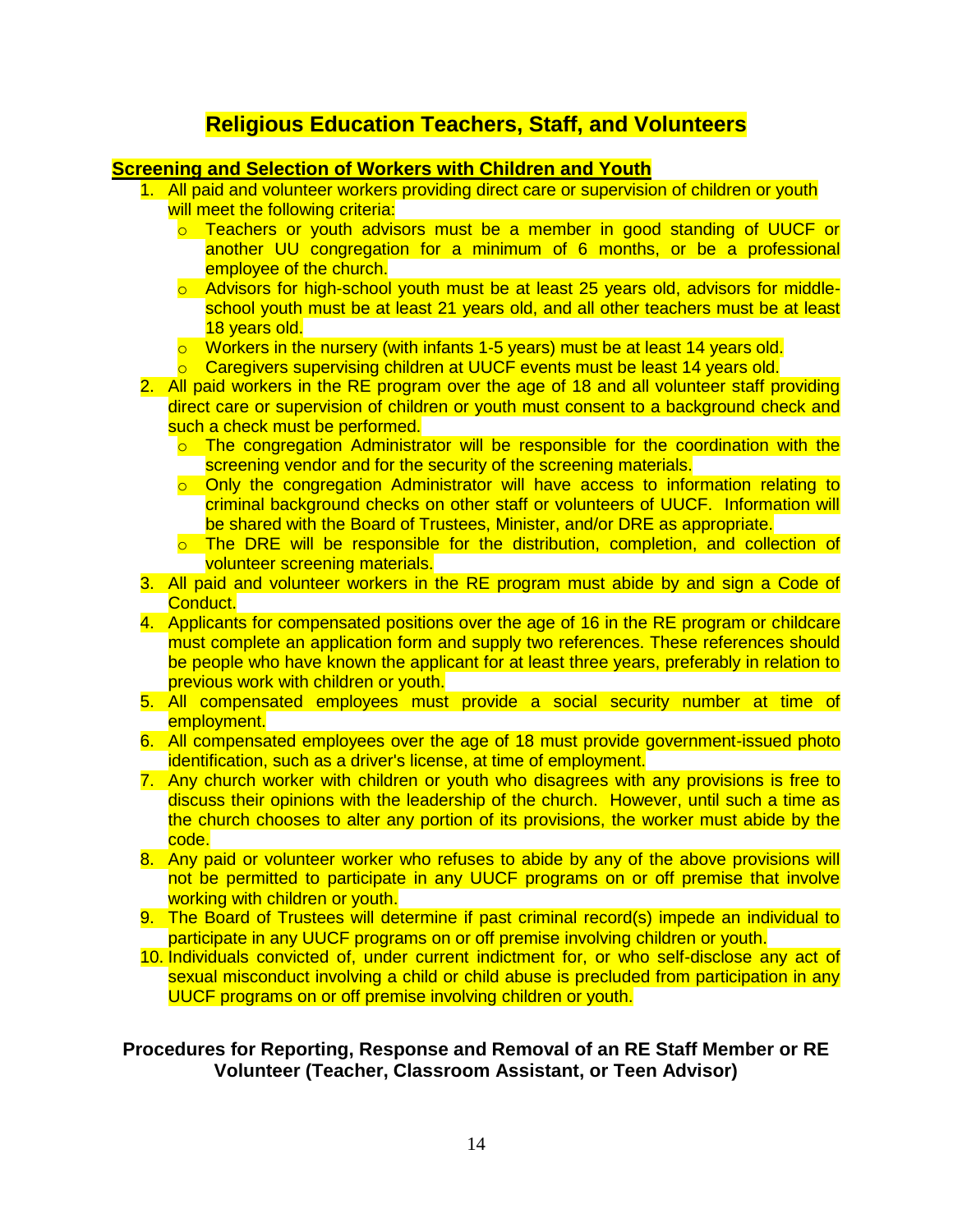Any person with concerns about an adult shall immediately contact the Minister who will then assess the situation. (The board president of UUCF should also be informed of the situation.)

The Minister should take immediate, precautionary measures to protect the safety of the children when he or she believes that circumstances or events indicate that a volunteer, caregiver, or staff member may have engaged in behavior harmful to children. Precautionary measures the Minister may take include promptly relieving the affected worker from his or her work to the extent that it involves interaction with the children. This removal will be done pending a fair hearing as outlined below.

The Minister will provide the affected worker or volunteer with an opportunity to know the charges against him or her. Whenever possible and without risk of further harm occurring, the affected worker or volunteer will be given an opportunity to know the evidence, and source thereof, supporting such charges, and the right to reply to or rebut such charges.

After assessing the situation, the Minister will consult with the board president (unless there is a good reason not to do so). If the Minister considers it appropriate he or she may also consult with the DRE. In consultation with the president, the Minister will decide if action should be taken. The Minister will then inform the District Services Staff Group of UUA.

All actions will be in accordance with the UUCF Disruptive Behavior Procedures.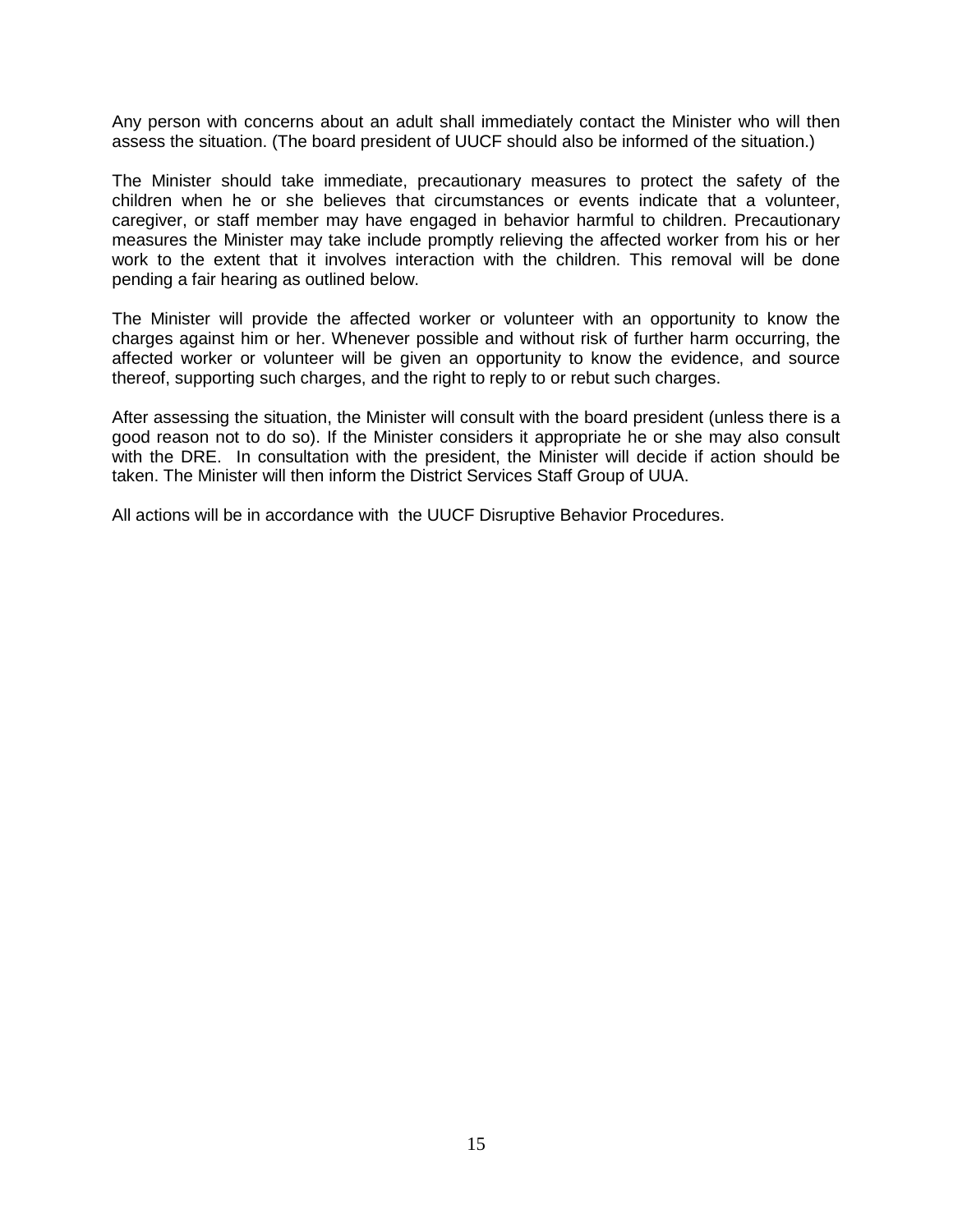## **Ways We Worship**

Worship is what we do when we come together to celebrate the community and all that is of worth in and around us. It is also a time for us to acknowledge our struggles and hopes. During these times together we acknowledge our heritage, share our values and affirm who we are and what we believe. Music, quiet reflection, stories, sharing, and simple rituals enhance our worship. There are many opportunities for children to worship, such as:

#### **Sunday Morning**

Children and youth in pre-school through high school gain an understanding of the ways in which we worship together by attending the first ten to fifteen minutes of services in the Sanctuary each Sunday. They join with people of all ages in the lighting of the chalice, singing hymns, opening words, and reciting our affirmation. Following the introduction of guests, children collect canned food and dried goods for Pathways of Hope. Children and youth are dismissed to their classrooms following the food collection or Time for All Ages. Infants and toddlers (three and under) may be brought to childcare at 10:15 a.m.

#### **Classroom Worship**

Worship is an integral part of the religious education program each week. It is what we do when we come together to celebrate the community and all that is of worth in and around us. It's a time for us to acknowledge our hopes and our struggles. On Sunday morning, each class gathers in an opening circle to affirm Unitarian Universalist values, share joys and concerns, and be thankful for those around us. Our goal is to make our children and youth feel connected by way of learning some of our Unitarian Universalist rituals, stories, and songs.

#### **Time for All Ages**

Children, youth and adults need to learn and grow together in order to build a faith. In the spirit of a multigenerational congregation, we offer a Time for All Ages each Sunday morning. Reading the story or listening to it, children and adults of all ages are given the opportunity to understand their innate connection with their creative, cosmological origins.

#### **Intergenerational Services and Special Holidays**

Throughout the year, we will have intergenerational services in which children and youth (elementary through high school) remain in the Sanctuary for the entire service. The nursery will be staffed for children age five and younger. These services provide an important opportunity for children to witness first-hand the way their parents worship. Intergenerational services tend to be more interactive, and may provide children and youth to co-lead the worship.

#### **Flower Communion**

The Flower Communion service was created by Norbert Capek (1870-1942), who founded the Unitarian Church in Czechoslovakia. He introduced this special service on June 4, 1923 as a symbolic ritual that would bind people together. Capek turned to the native beauty of the countryside for elements of a communion that would be genuine. Unitarian Universal congregants around the world continue to celebrate the Flower Communion by bringing a flower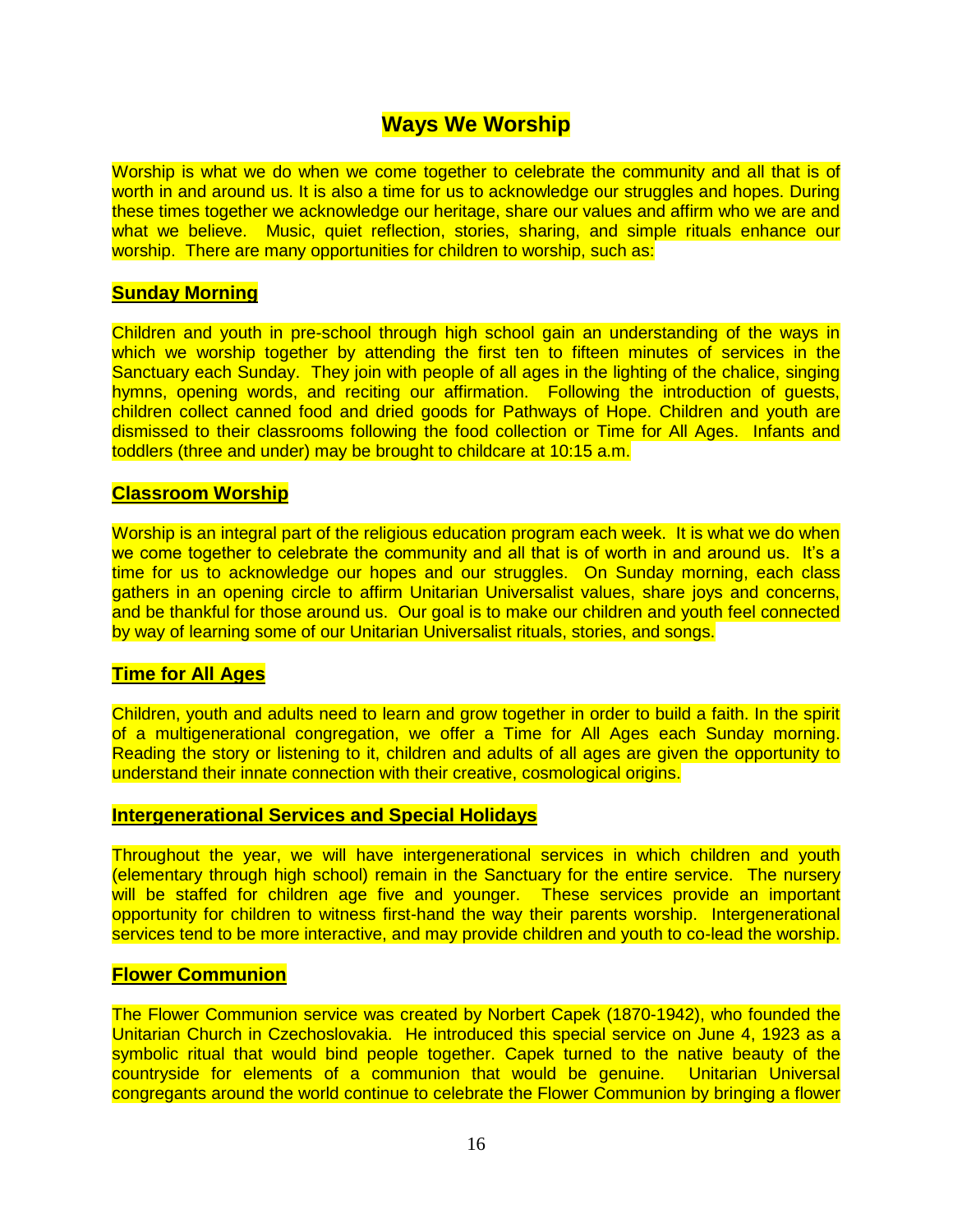of their choice, either from their own gardens, or from the field or roadside. Congregants are invited to bring a flower of their choice to be placed in a large communal vase as a symbol of the united fellowship. During the ceremony, young people distribute a flower, different from one that was brought to each member of the congregation.

The significance of the Flower Communion is that no two flowers are alike, so no two people are alike, yet each has a contribution to make. Together the different flowers form a beautiful bouquet. Our common bouquet would not be the same without the unique addition of each individual flower, as thus it is with our church community, it would not be the same without each and every one of us.

#### **Water Communion**

The Water Communion was first used in a Unitarian Universalist worship service in the 1980's. Congregants bring to the service a small amount of water that is special to them. At the service, the samples of water are placed in a large bowl and allowed to mix. As the water is added, the person who brought it shares why this water is important to them. The combined water is symbolic of our shared faith coming from many different sources.

The Water Communion is held at the beginning of the new church year in September.

#### **Bread Communion**

Bread is sometimes referred to as the stuff of life. The grain from which it is made comes from the Earth, fed by the rain and sun, just as we come from the Earth and are fed by the elements. Every culture, everywhere in the world, makes its own bread. At the Bread Communion, families are invited to bring bread to commemorate and share their cultural heritage with the congregation. Before the bread is divided, each family gives a brief talk on the bread that was brought and why it is special.



We are not human because we think. We are human because we care. All true meaning is shared meaning.  $\sim$  Forrest Church (Unitarian Universalist, clergy, author)  $\sim$ *Love & Death: My Journey Through The Valley of The Shadow*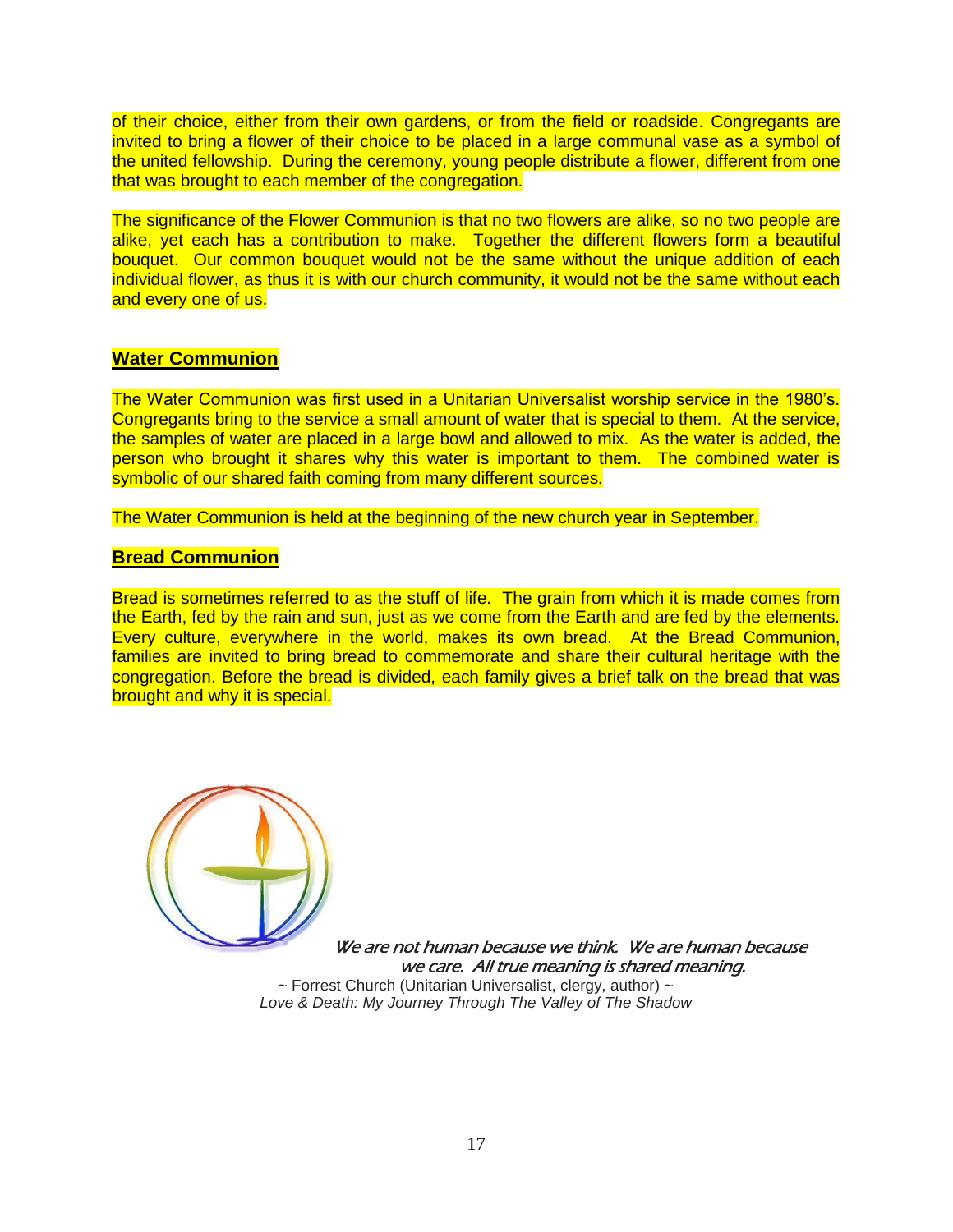# **Our Religious Education Classes**

## **High School – Grades 8 through 12**

YRUU (Young Religious Unitarian Universalists) offers the youth of our congregation a balanced program to support them in their continued personal growth and religious exploration. The five components of the program include worship, community building, social action, learning and leadership. Philosophical discussions related to issues teens face in everyday life are the cornerstone of Sunday meetings. The group engages in a variety of other activities in addition to regular Sunday morning classes. Meetings can be social action activities, movie nights, or holiday parties. Youth and their advisors determine the schedule for the year.

High school students are invited to attend and participate in any or all of the activities. (For example, we do not require attendance on Sunday morning for a teen to participate in the afterhours youth group activities and vice versa.) We encourage all of our high school youth to find ways to be active in the congregation and our high school program. Some trips may require mandatory meetings and other obligations.

#### **District Youth Events**

Youth ages 14 – 18 can participate in several Pacific Southwest District (PSWD) youth conferences a year. Youth advisors from the church accompany the youth group; parents are invited to help with transportation. These conferences offer workshops, worship, fun, new friends and joyous reunions. In addition, a Youth Caucus meets as part of the annual Pacific Southwest District Assembly. Youth (grades 9-12) participate in all regular activities and workshops, as well as some special activities planned by and for them.

#### **Middle School – Grades 6 through 8**

Middle school youth have an opportunity to demonstrate their community building, social action, and leadership skills by applying their many talents to projects such as this year's social action events, annual R.E. Halloween Party, and winter play.

#### **Grades 4 and 5/6**

Children are encouraged to search for truth and meaning, while striving to be active in peacemaking and other efforts to improve our world.

Crafts, games, and hands-on activities encourage children to explore the many ways that they can share their thoughts and feelings with one another. Participants physically explore what it means to be linked to others and how one person's actions can affect the whole system to which they belong. Many activities involve participants in teams or small groups, emphasizing their experience as individuals working together in community.

#### **First Grade through Grade 3**

As Unitarian Universalists, we are intentional in turning to a diversity of sources as we seek to discover truth and make meaning in our lives. All sessions highlight gifts as a way to explore the many ways that people connect with one another throughout their lives. With games, crafts, and hands-on activities, children develop a sense of self while learning to be a part of a greater community.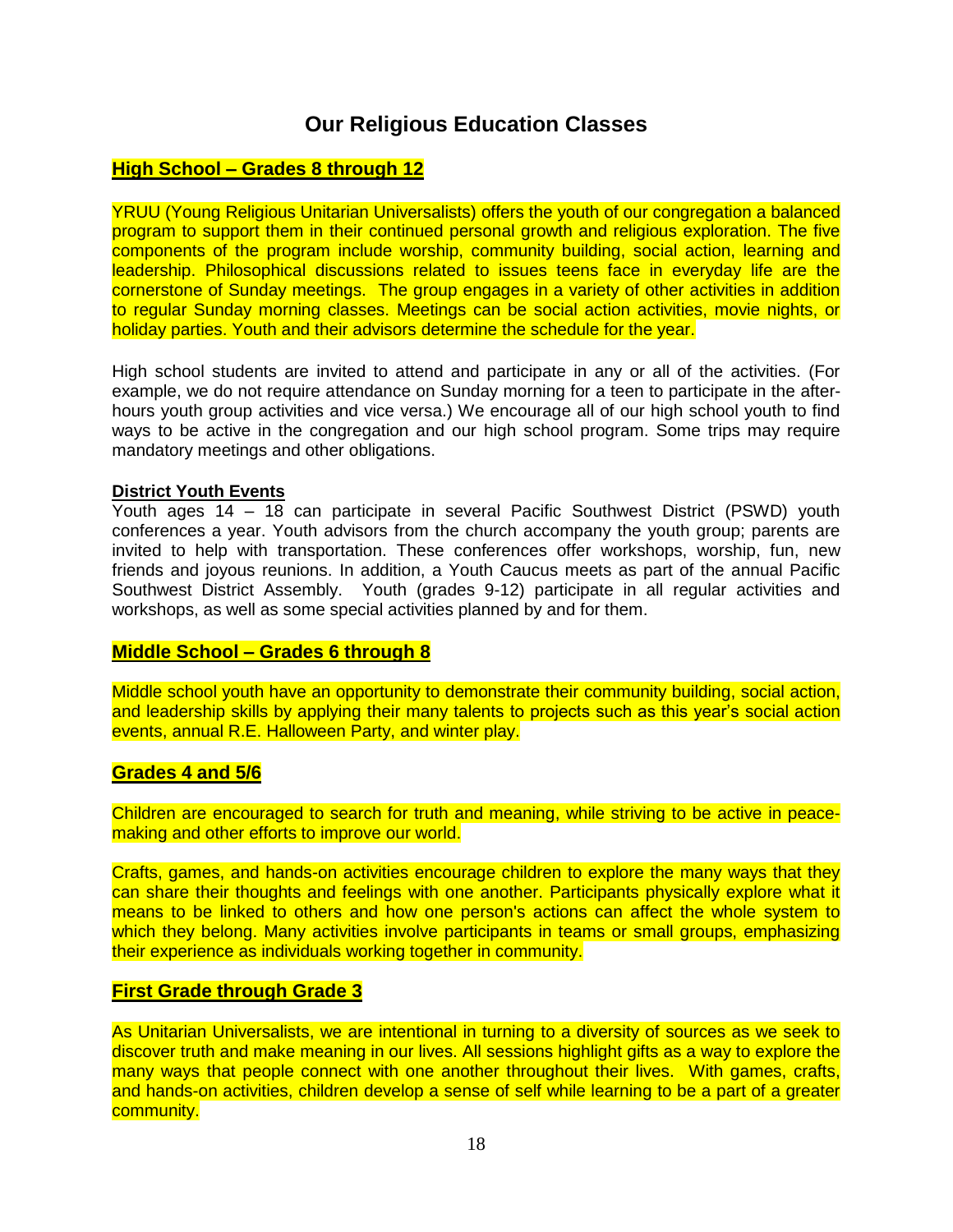## **Preschool**

Each Sunday begins with an opening ritual. Children learn and recite our Unitarian Universalist pledge: *We as Unitarian Universalists believe in open minds, caring hearts, and helping hands*. Children have the chance to share their joys and concerns and give a personal reaction to the opening question. Importance is given to each child without pressuring those children who are not quite ready to contribute their ideas. After a story, there is a brief focused discussion connecting the theme of the story with the children's own experiences. Children are given time and encouraged to express themselves artistically with planned activities that include drama, movement, music, and visual arts. When the class has finished its last activity, children gather in a closing circle and sing a song.

#### **Infant-Toddler Care: Children up to age 3**

Our childcare program provides loving care and supervised activity for the youngest members of our congregation. Our goal is to provide a warm and nurturing environment where trust naturally grows, helping children to become comfortable and happy with their first association with the church. Simple toys, picture books, and music are part of their environment. Please introduce yourself and your child to our caregivers and take some time to help your child feel at home. Parents may remain with their child as long as needed for the child to become comfortable with the caregivers and surroundings.

We ask parents to let our childcare staff know how to locate you during the service. You may indicate where you expect to sit in the sanctuary, leave a description of what you are wearing, or leave your number and set your cell phone to vibrate.

#### **Curricula**

A curriculum is selected annually and used have been prepared professionally and may be published by the Unitarian Universalist Association (**[www.uua.org](http://www.uua.org/)**) and Unitarian Universalists religious educators and leaders. Teachers may use additional resource material to enrich the program. Parents are encouraged to meet with or call the Director of Religious Education for more detailed information.

#### **Class Assignments and Transitions**

Class assignments are made at the beginning of each school year or upon registration. Class placement generally remains the same for the duration of the church school year and no child should be moved to a class different than the one assigned without consultation.

If a parent feels their child should be moved to a different class, this must be done in consultation with the Director of Religious Education and the teachers of both classes. No child should be moved to a class, different from the one assigned without this consultation.

Whether your child is new to UUCF or moving up a grade level to a new class, transitions can be scary. Please prepare your child for this change by talking with them about what to expect, about their new teachers, and the new children in their class. Parents are always welcome to stay with their child in the classroom for as long as it takes to make them feel comfortable.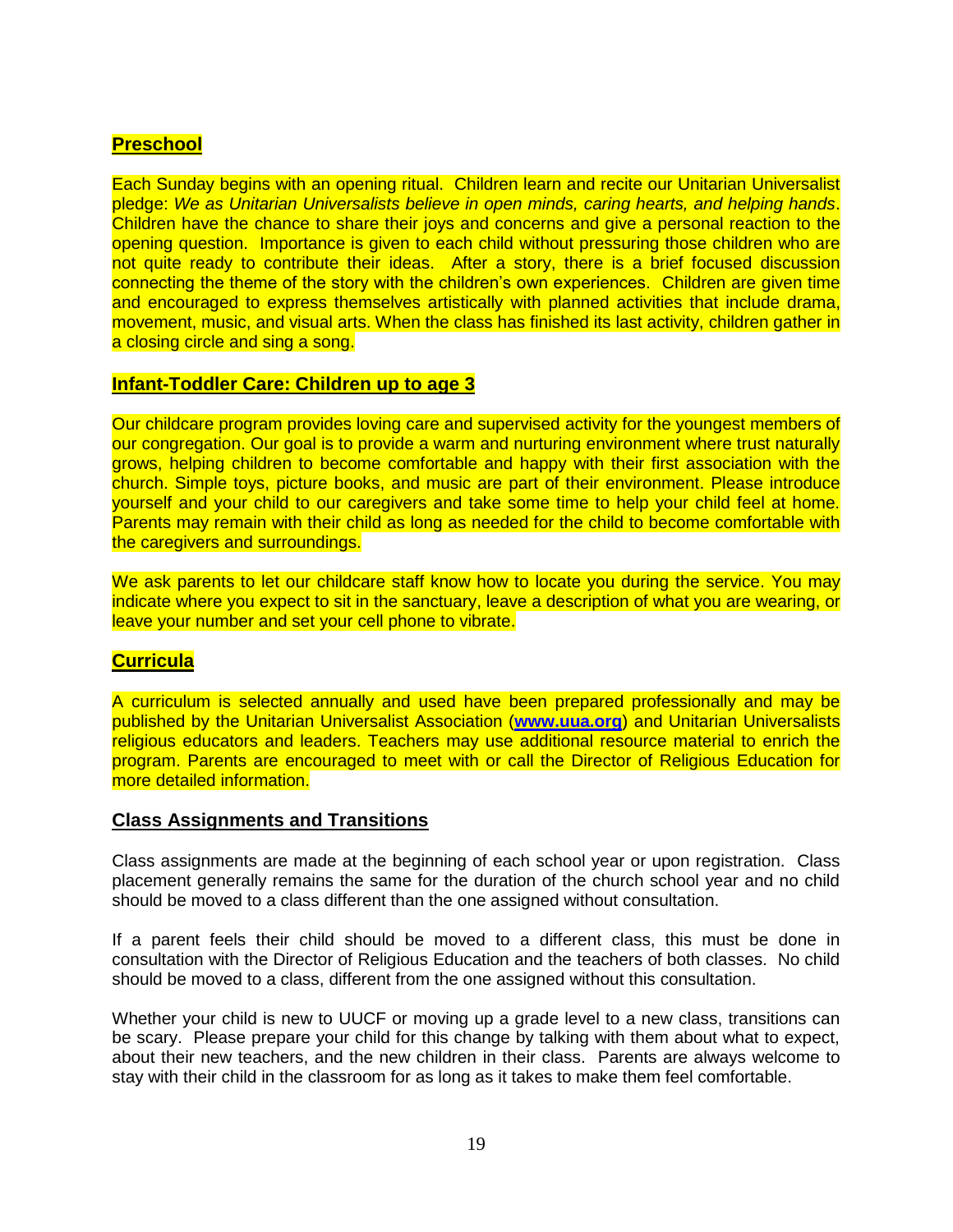### **Children with Special Needs**

It is our goal to have our program available to all young people. If children have special needs, we want to know about them so that we can make arrangements that meet their needs. Parents are the most knowledgeable about their own children and we appreciate your communication with us. Our teachers and Director of Religious Education are available to help.

#### **Summer Programs**

Religious education runs throughout the summer for children and youth; and age groups are often combined. Our elementary-age summer program emphasizes hands-on activities and experiments, and includes themes such as world religions, stewardship, our senses, and our connection to the Earth and universe. The summer program for teens have included discussions of theological and ethical issues structured around films as a media, special guest speakers, and participation in adult services.



We do not divide experiences into compartments and say, "These are religious; those are secular. These problems are in the realm of ethics; those have no ethical implications." Life becomes religious and ethical whenever we make it so:

- When some new light is seen;
- When some deeper appreciation is felt;
- When some larger outlook is gained;
- When some nobler purpose is formed;
- When some task is well done.

The function of the church for both young and old is not to give us on Sunday certain religious kinds of experiences different from the experiences of every day. The function of the church is rather to teach us how to put religious and ethical qualities into all kinds of experiences.

> $\sim$  Sophia Lyon Fahs  $\sim$ Pioneer in child-directed education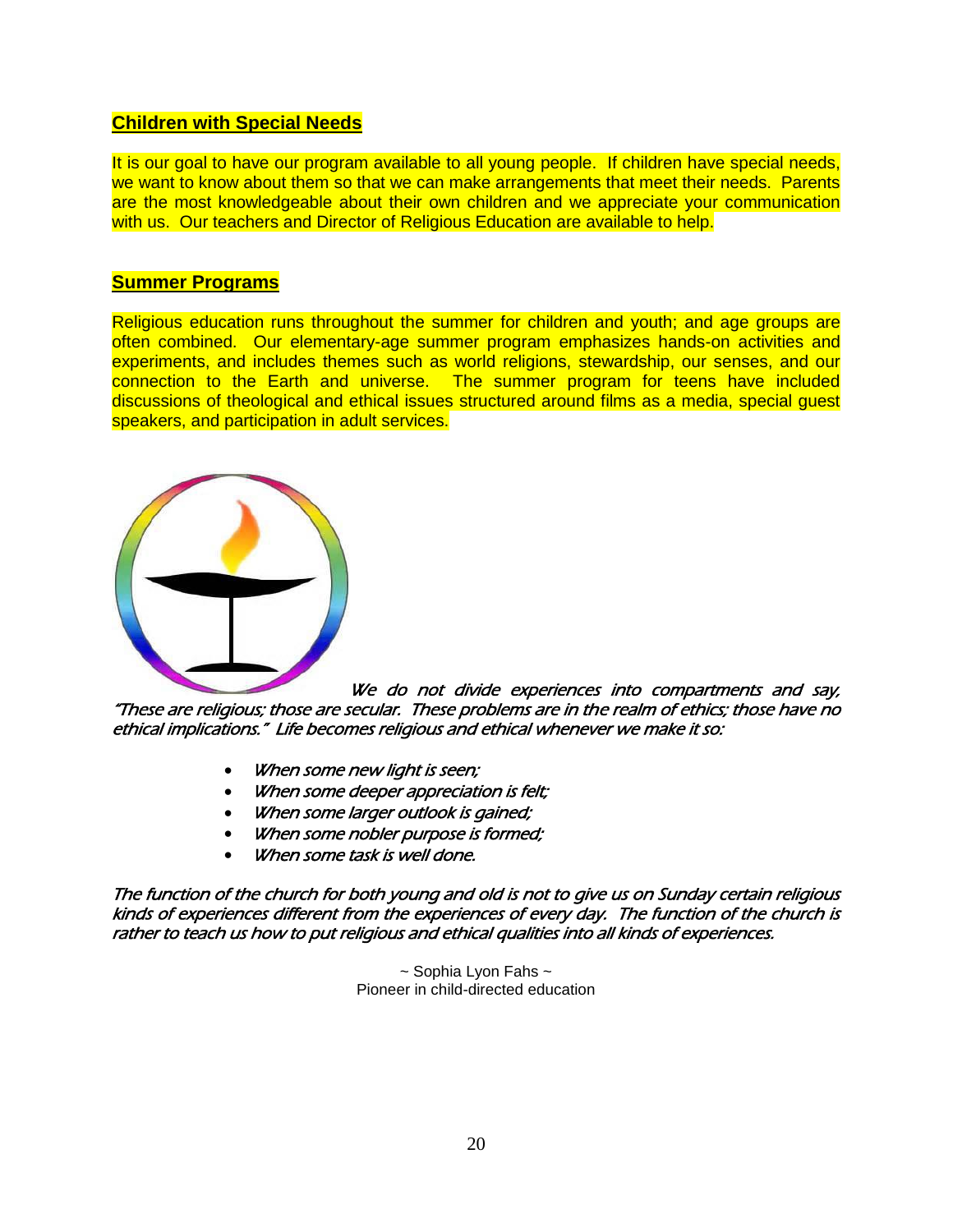# **Our Special Programs and Opportunities**

There are many opportunities throughout the year for fellowship, worship, and service in addition to the Sunday morning programs.

## **Social Responsibility**

The religious education program is designed to encourage our young people to develop a sense of social responsibility and to take action to influence change. Our children and youth help with projects of the Unitarian Universalist Service Committee, as well as other activities to benefit people in need. Children and youth are encouraged to generate their own ideas of how they can improve our world and the health and well being of its inhabitants. Past and present projects have included preparing and serving meals to the homeless, collecting backpacks and school supplies for Orange County's Share Our Selves organization, rebuilding and maintenance projects at our Camp deBenneville Pines Conference Center, hosting a Hunger Banquet and Behind the Orange Curtain movie night and dinner. Children and their families are encouraged to bring canned or non-perishable items for our weekly food collection for Pathways of Hope.

### **Dedication Ceremony**

The birth or adoption of a child is a major event in the life of any family. There is a new person to care for; roles and routines change. The ceremony is a public celebration of the inherent worth, dignity, and beauty of each child. In this special time the congregation confirms our commitment to nurturing and supporting the spiritual journey of you and your child. Child dedication is open to any committed family seeking the love and support of our beloved community. Child dedications are performed during Sunday morning services and typically on Flower Communion Easter Sunday. Alternate arrangements can be made; please meet with the minister to discuss your hopes.

## **Music**

Music is an important part of our religious service. Children discover and share the special feelings that come when music is done well. Through music, children find a place to connect with each other, learn a new skill, be creative, and contribute to the church community. People often think that the purpose of a children's choir is to perform during worship from time to time. UUCF offers many opportunities for children and youth to participate in music and share their talents with the congregation.

 **Golden Chimes:** Nurturing a love of music in our youth is a very special part of congregational life at the UUCF. The children's chime choir is one avenue for young people to express themselves and share the gift of music. No previous experience is needed and even children who don't read music are quick to pick up the chimes.

The Golden Chimes is open to children in grade 3 and older. The Golden Chimes rehearse on Sundays following the service about 30 – 45 minutes. Parents are required to remain on congregation grounds during rehearsals. Performances vary throughout the year, but include Christmas, Senior High Bridging, and other times of celebration.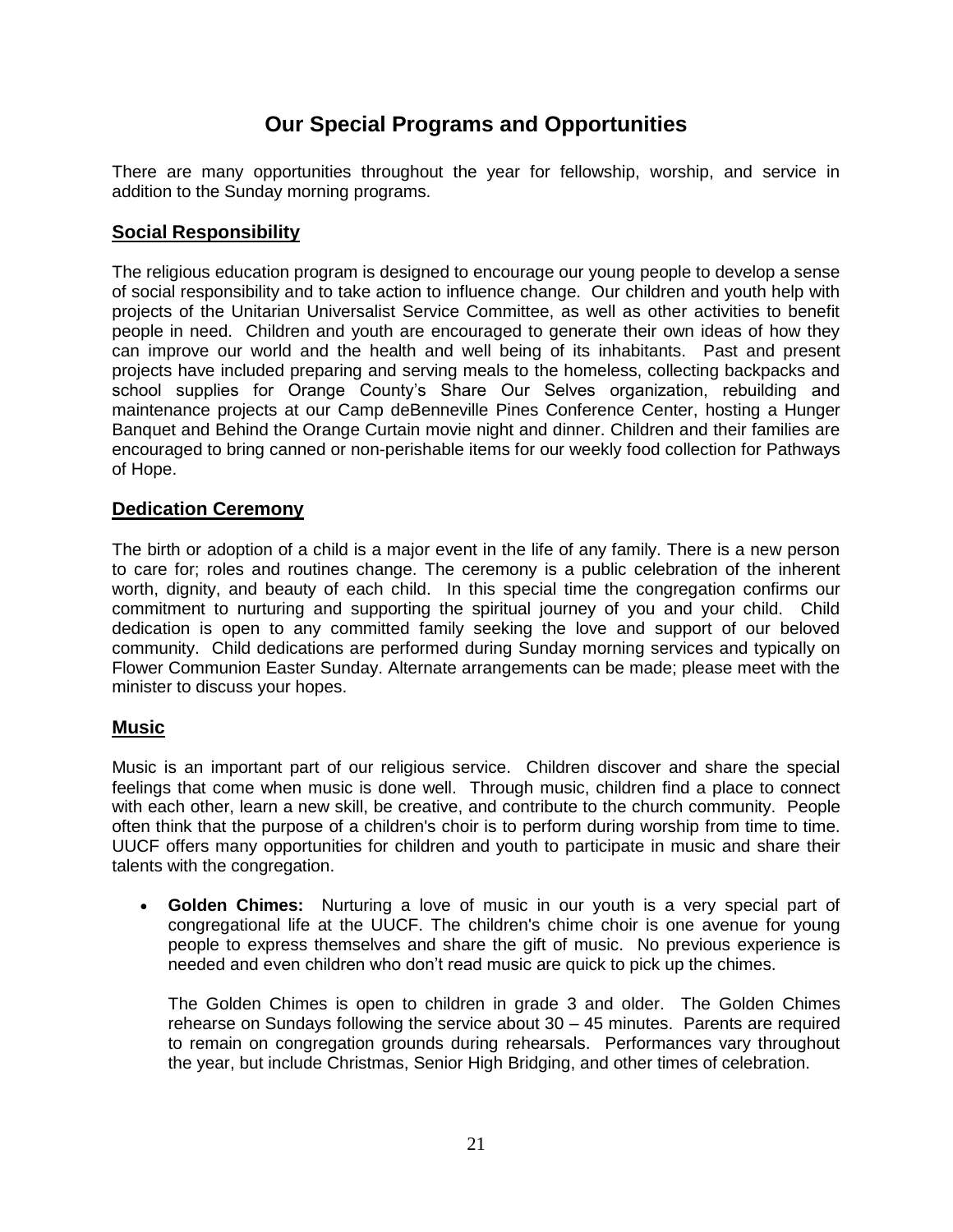**[Other Music Opportunities:](http://www.uubloomington.org/worship/music/otherChildrensOpps.php)** UUCF invites teens to participate in a variety of musical programs. From the choir to the adult hand chime group to solo performances, there are plenty of ways to participate and experience the joy of music. Children and youth are encouraged to share their musical talents with the entire congregation by coordinating specific performance dates directly with the Music Director.

## **Coming of Age**

Coming of Age is a Unitarian Universalist rite-of-passage program in which a congregation fosters the transition of its children into youth. Program components include the Sunday morning class, a social justice project, development of a personal belief statement and a mentoring relationship with an adult member of the congregation who supports them through this process. At the end of the program, the youth prepare a service in which they present personal belief or "credo" statements.

## **Senior High Bridging**

One of the most important things we can do for our youth is to support them into adulthood, to keep them connected to Unitarian Universalism, and continue to minister to them, as they become adults. Our Bridging Ceremony celebrates the transition from youth to young adulthood of graduating high school seniors.

## **Our Whole Lives**

*Our Whole Lives*, or the *OWL* program, is a series of sexuality education curricula for six age groups: grades K-1, grades 4-6, grades 7-9, grades 10-12, young adults (ages 18-35), and adults. Our Whole Lives helps participants make informed and responsible decisions about their sexual health and behavior. Participants typically meet once a week for about three hours in a safe, supportive peer group environment with specially trained leaders. Young people have an opportunity to explore values, sexual language, respect, gender issues and roles, responsible sexual behavior, friendships, and much more. The goal of the *OWL* program is to nurture healthy, loving relationships with others.

## **Camp DeBenneville Pines**

DeBenneville Pines, our Unitarian Universalist Camp, is located in the Barton Flats area of San Bernardino National Forest about 90 miles east of Los Angeles. At an elevation of 6800 feet, towering pines, cedars, and oaks surround the camp. Cabins feature rustic comfort in a range of accommodations from semi-private to mini-dorm rooms. The heated cabins have modern bath facilities and the beds have comfortable mattresses. The kitchen staff serves hearty, home-style meals and offers vegetarian and vegan fare.

Our congregation's weekend family camp at deBenneville is the second or third weekend in November. Highlights include workshops for adults, children's activities, worship, games, nature walks and lots of time to be together. Please watch for announcements or check the congregation's website **[www.uufullerton.org](http://www.uufullerton.org/)**.

A variety of camps are offered throughout the year, catering to families, adults, teens, and children. For more information, please visit the Pacific Southwest District at **[www.pswduua.org](http://www.pswduua.org/)** or the camp's website at **[www.debenneville.org.](http://www.debenneville.org/)**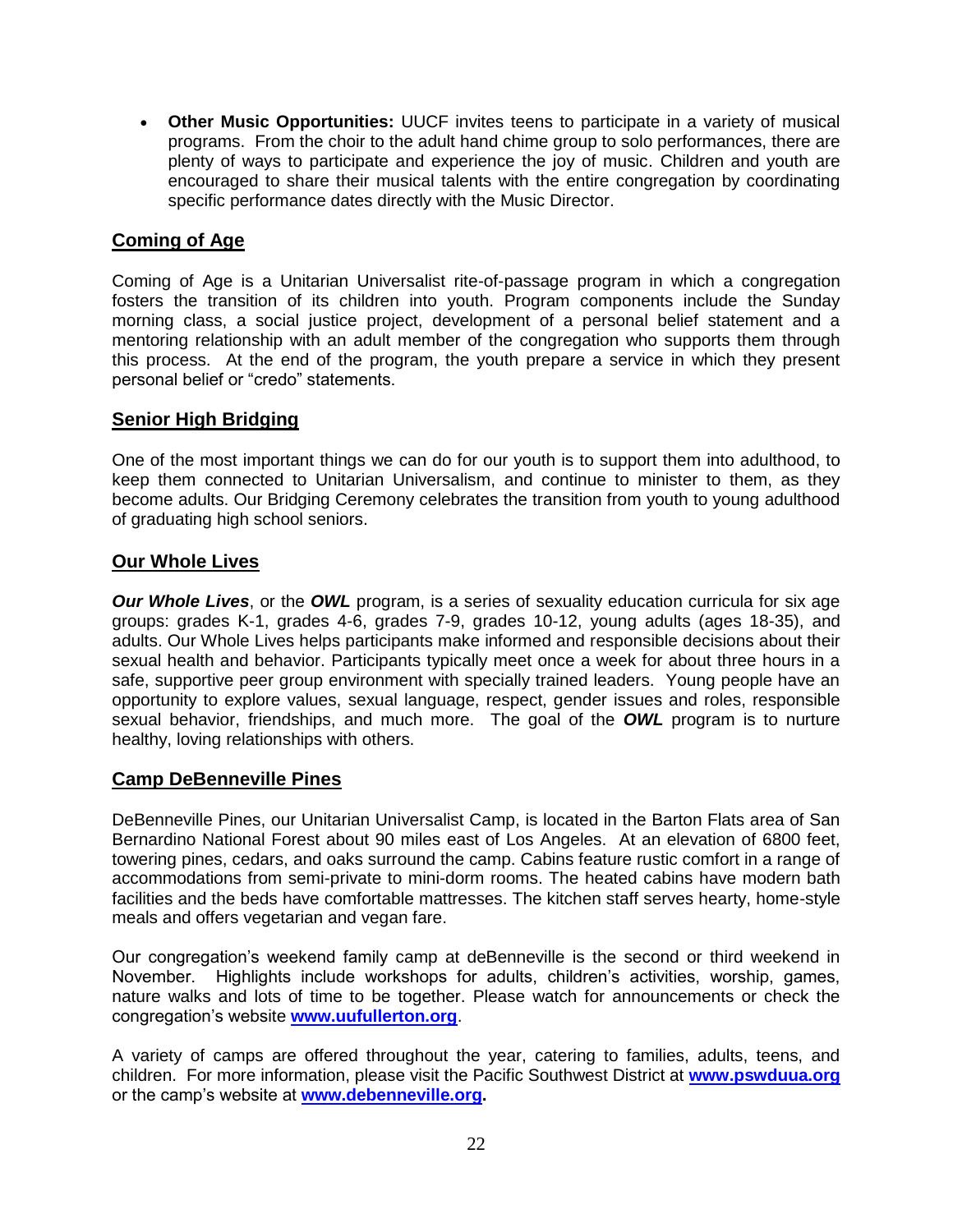# **Religious Education Committee**

The Religious Education Committee (REC) ensures that the philosophy of our program is conducted in a manner consistent with the policies approved by the Unitarian Congregation in Fullerton's board of trustees and the Unitarian Universalist Association (UUA). The committee is charged with planning and implementing the religious education programs and events. These responsibilities require team effort, and include recruiting and supporting classroom teachers, selecting curricula, establishing program goals, policies, and procedures, and creating enriching activities to enhance the UUCF's children and youth religious education church community.

Parents, teachers, and friends are welcome to attend and/or submit comments and suggestions to the Co-Chairpersons of the Committee in advance of the meeting date. The committee meets every other month. Please check the congregation's calendar at [www.uufullerton.org](http://www.uufullerton.org/) for meeting dates and times. Childcare is provided upon request.

[T](http://www.uua.org/communications/art/48720_86.shtml)he great end in religious education is not to stamp our minds upon the young, but to stir up their own; not to make them see with our eyes, but to look inquiringly and steadily with their own; not to impose religion upon them in the form of arbitrary rule, but to awaken the conscience, the moral discernment ... to excite and cherish spiritual life ... so that they may discern for themselves what is everlastingly right and good.

> $\sim$  William Ellery Channing  $\sim$ 19th Century Unitarian Minister